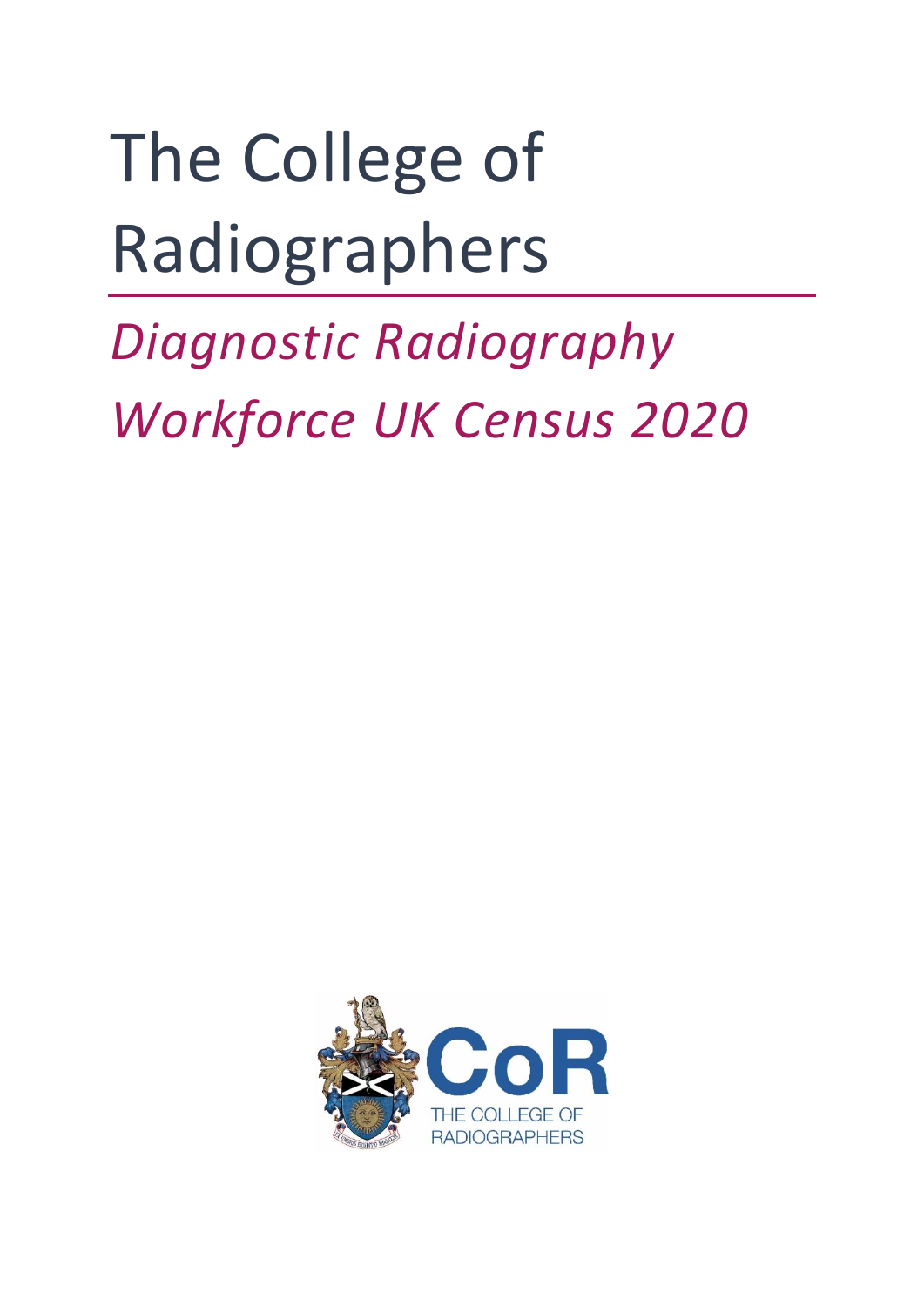#### **Contents**

| 1  |      |  |  |
|----|------|--|--|
| 2  |      |  |  |
| 3  |      |  |  |
| 4  |      |  |  |
| 5  |      |  |  |
| 6  |      |  |  |
| 7  |      |  |  |
|    | 7.1  |  |  |
|    | 7.2  |  |  |
|    | 7.3  |  |  |
| 8  |      |  |  |
|    | 8.1  |  |  |
|    | 8.2  |  |  |
| 9  |      |  |  |
| 10 |      |  |  |
|    | 10.1 |  |  |
|    | 10.2 |  |  |
| 11 |      |  |  |
| 12 |      |  |  |
| 13 |      |  |  |
| 14 |      |  |  |
| 15 |      |  |  |
|    | 15.1 |  |  |
|    | 15.2 |  |  |
| 16 |      |  |  |
| 17 |      |  |  |
| 18 |      |  |  |
| 19 |      |  |  |
| 20 |      |  |  |
| 21 |      |  |  |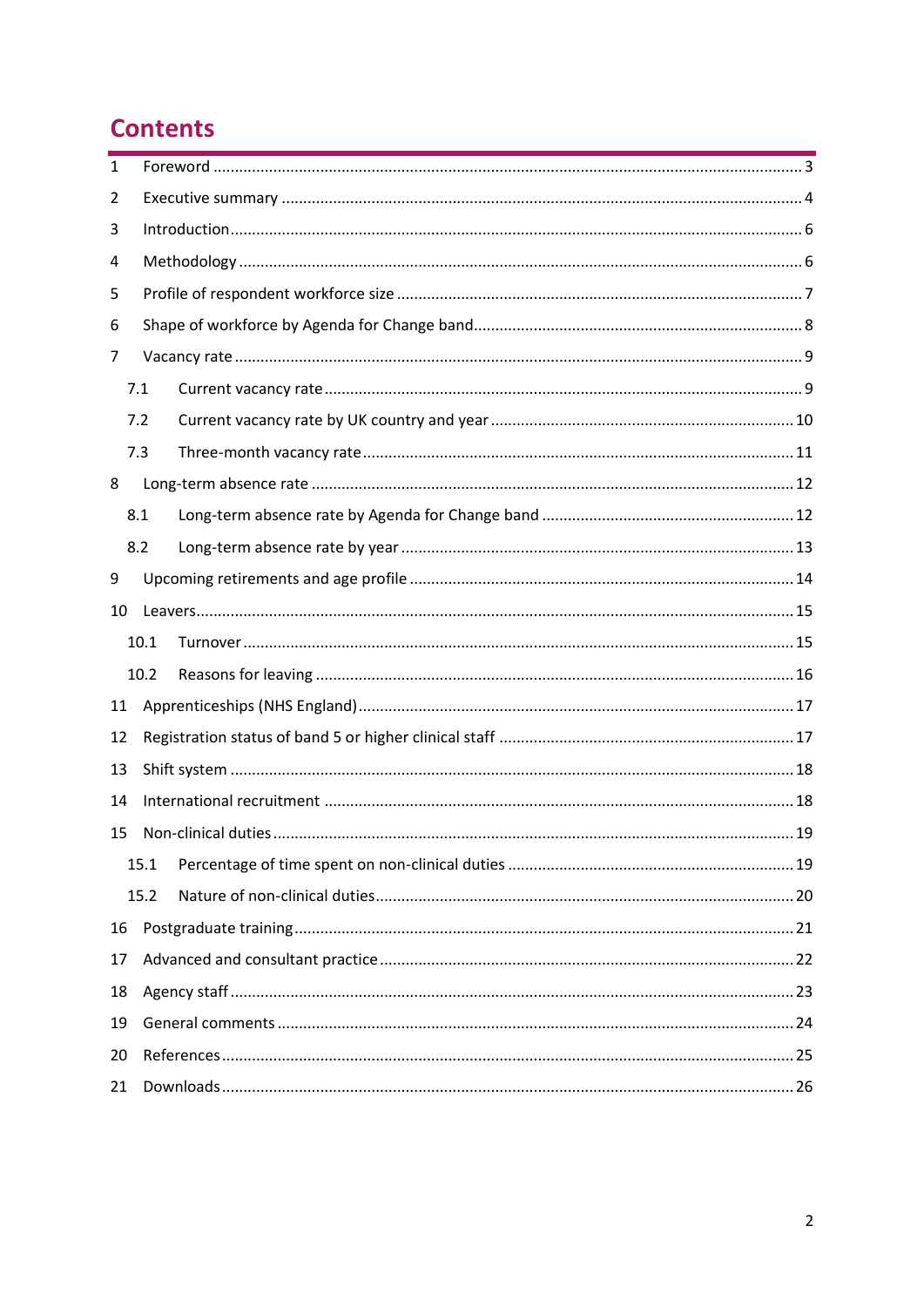#### <span id="page-2-0"></span>**1 Foreword**

Each year the Society and College of Radiographers undertakes a UK-wide diagnostic radiography workforce census to gain intelligence about the clinical imaging radiography workforce.

The census collection was taken at a time during the COVID-19 pandemic when imaging services were making inroads into the significant number of imaging referrals that had built up during the first wave of the pandemic and were also faced with the knowledge of a forthcoming second surge.

We would like to express our sincere thanks to those service managers who submitted their data.

Undoubtedly, the pandemic has highlighted the vital role that imaging services play and the current focus on the imaging workforce from all governments throughout the UK should be seen as an opportunity to highlight the need for a well-resourced and well-balanced imaging workforce. This requires up-to-date data on the workforce, and we continue to reflect on how we can collect data in a way that reduces the burden on our services while allowing us as a professional body and trade union to influence and shape the future imaging workforce.

It was recognised prior to the pandemic that there was a shortage within the imaging workforce. The Richards<sup>1</sup> report highlighted the need for an additional 3,500 radiographers and 2,500 assistant practitioners over five years in England. We are currently still in the midst of the COVID-19 pandemic, and further implications are likely to arise for the imaging workforce. A recent report by the Institute for Public Policy Research<sup>2</sup> looking at the impact of COVID-19 on health and care systems states the case for additional backlog funding for imaging equipment and workforce.

The 2020 census continues to show some high vacancy rates, with an average vacancy rate from respondents of 10.5%. Of note is the high percentage of respondents utilising bank and agency staff: at 81%, this is an increase from the previous year, with many respondents commenting that this was due to the impact of COVID-19 on services. A few respondents took the opportunity to comment on the increased workload and impact from COVID-19 on services and staff, expressing praise for their responsiveness but also alluding to the physical and mental impact on staff. It is encouraging to see apprenticeship posts emerging; however, respondents highlighted the need to consider the support workforce in future census collections.

Once again, we would like to thank our service managers for submitting figures for the 2020 diagnostic workforce census.

I would personally like to thank all members of the radiographic workforce for your bravery, care, strength, professionalism and stoicism during the ongoing pandemic.

I am proud to represent you as president of the SoR.

Chris Kalinka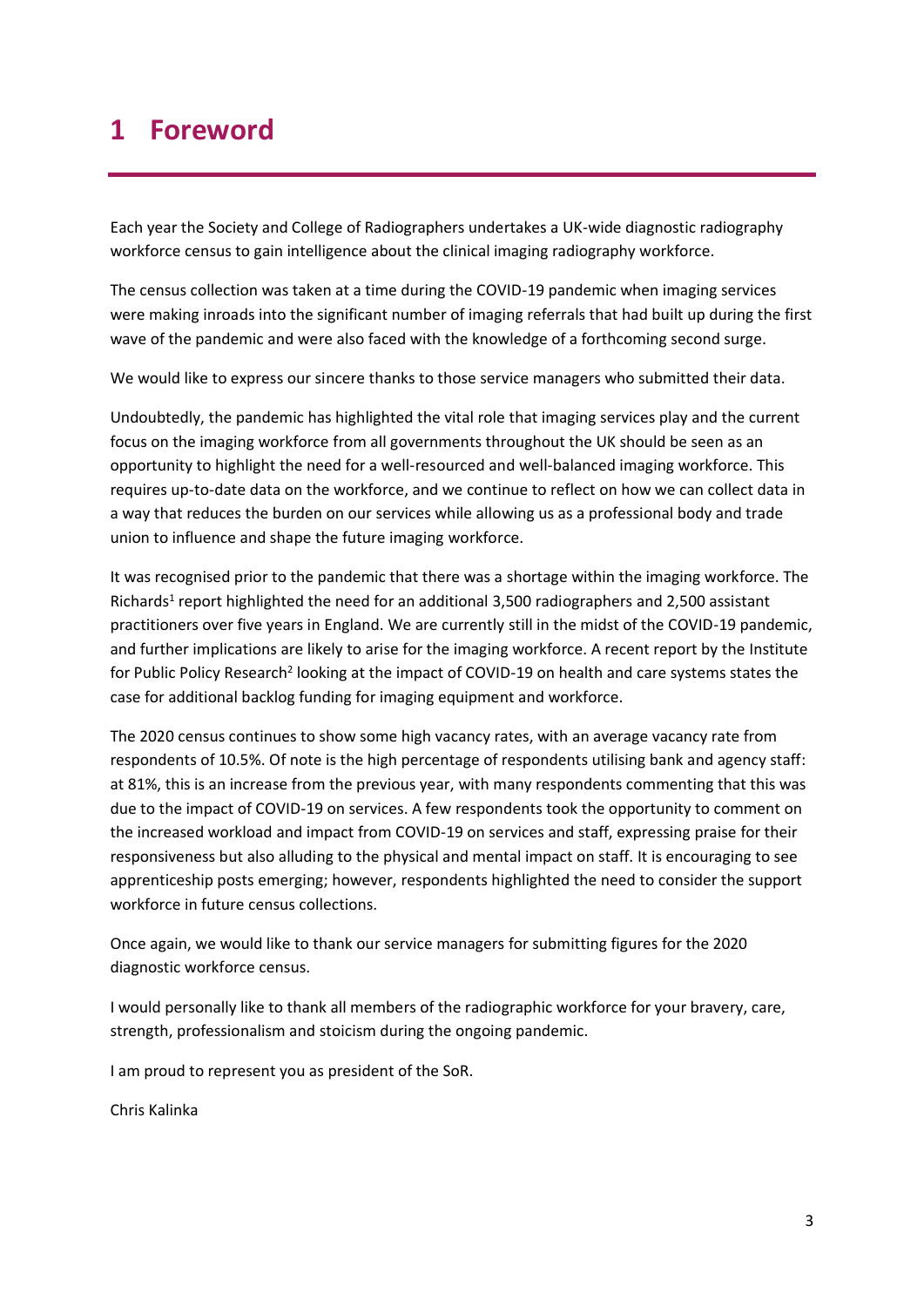### <span id="page-3-0"></span>**2 Executive summary**

Between November 2020 and January 2021, the College of Radiographers (CoR) carried out a census of the diagnostic radiography workforce in the UK. The objectives were to establish the size, structure, nature and vacancy rate of the workforce. Sixty-five providers of medical imaging responded to an online questionnaire. This document presents an analysis of the census results and compares them to similar censuses carried out in 2017, 2018 and 2019 (see [references\)](#page-24-0). The following bullet points highlight the main findings:

- The average number of diagnostic radiography establishment staff by whole time equivalent (WTE) per respondent is 109.1.
- Of the 62 respondents to the current vacancies question, 57 (92%) report vacant diagnostic radiography workforce posts.
- The average current UK vacancy rate across respondents is 10.5% at the census date of 1 November 2020. This varies by UK country: England 10.0%, Northern Ireland 7.1% and Scotland 8.0%. No responses were received from providers in Wales this year. (A high vacancy rate at a large UK-wide provider explains the UK vacancy rate being higher than for any individual UK country.)
- $\bullet$  The average three-month vacancy rate across all respondents is 6.6%.
- The percentage of the respondents' establishment headcount absent long term is 4.2%; this figure has been in the range 3.4% to 4.2% over the last four censuses.
- By headcount, 1.5% of respondents' diagnostic radiography workers have a definite date to retire during the coming year and 11.4% of post holders are aged 55 years or above.
- The average diagnostic radiography workforce turnover reported by respondents in the last year is 6.8%. The main reasons respondents give for post holders leaving are career development within another NHS imaging department and retirement.
- On average, respondents in NHS England report that 1.7 posts are apprenticeships (by headcount).
- Respondents report that less than 1%, by headcount, of Agenda for Change (AfC) band 5 or higher clinical staff are not registered with the Health and Care Professions Council (HCPC), Nursing and Midwifery Council (NMC), Register of Clinical Technologists (RCT) or similar body.
- 60% of respondents say the majority of their diagnostic radiography workforce work in a shift system.
- By headcount, 3.4% of diagnostic radiography workforce post holders at the respondents' organisations require a work permit to work in the UK.
- In an average working week among respondents, at AfC band 7 around 30% of time is spent on non-clinical duties which support the delivery of imaging services but are not directly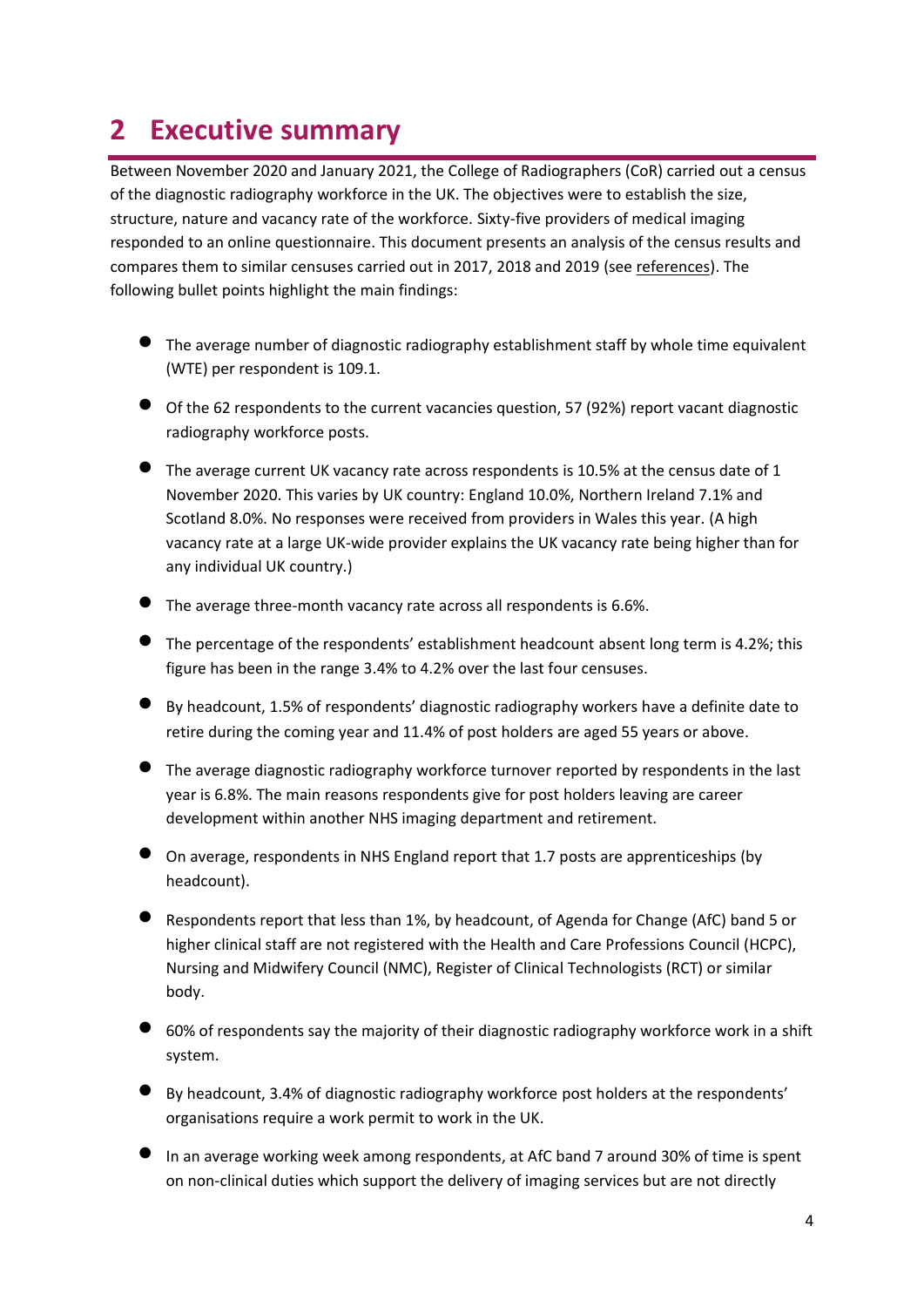patient facing. These duties may include management, training and/or quality improvement, for example. For AfC band 8a, there appears to be a trend of an increasing proportion of time spent on non-clinical duties such as leadership and service development over the last four years among respondents, rising from 50% in 2018 to 73% in 2020.

- By headcount, 5.6% of respondents' staff are in postgraduate training. The top six postgraduate training areas in descending order are:
	- $O$  ultrasound.
	- $O$  conventional imaging reporting,
	- $O$  mammography (including reporting, biopsy etc),
	- $O$  postgraduate certificate (PgC), postgraduate diploma (PgD) or Master of Science (Masters) qualification-level courses in computed tomography (CT),
	- o leadership development and
	- $O$  PgC/PgD/Masters qualification-level courses in magnetic resonance imaging (MRI).
- By headcount, 12.0% of practitioners at the respondents' organisations are in advanced practice and 0.6% are in consultant-level practice.
- As of the census date, 81% of respondents were employing some diagnostic radiography and/or sonography agency staff. This is an increase on the 72% reported in the previous census in 2019. However, it is the same level of agency staff use as in 2018.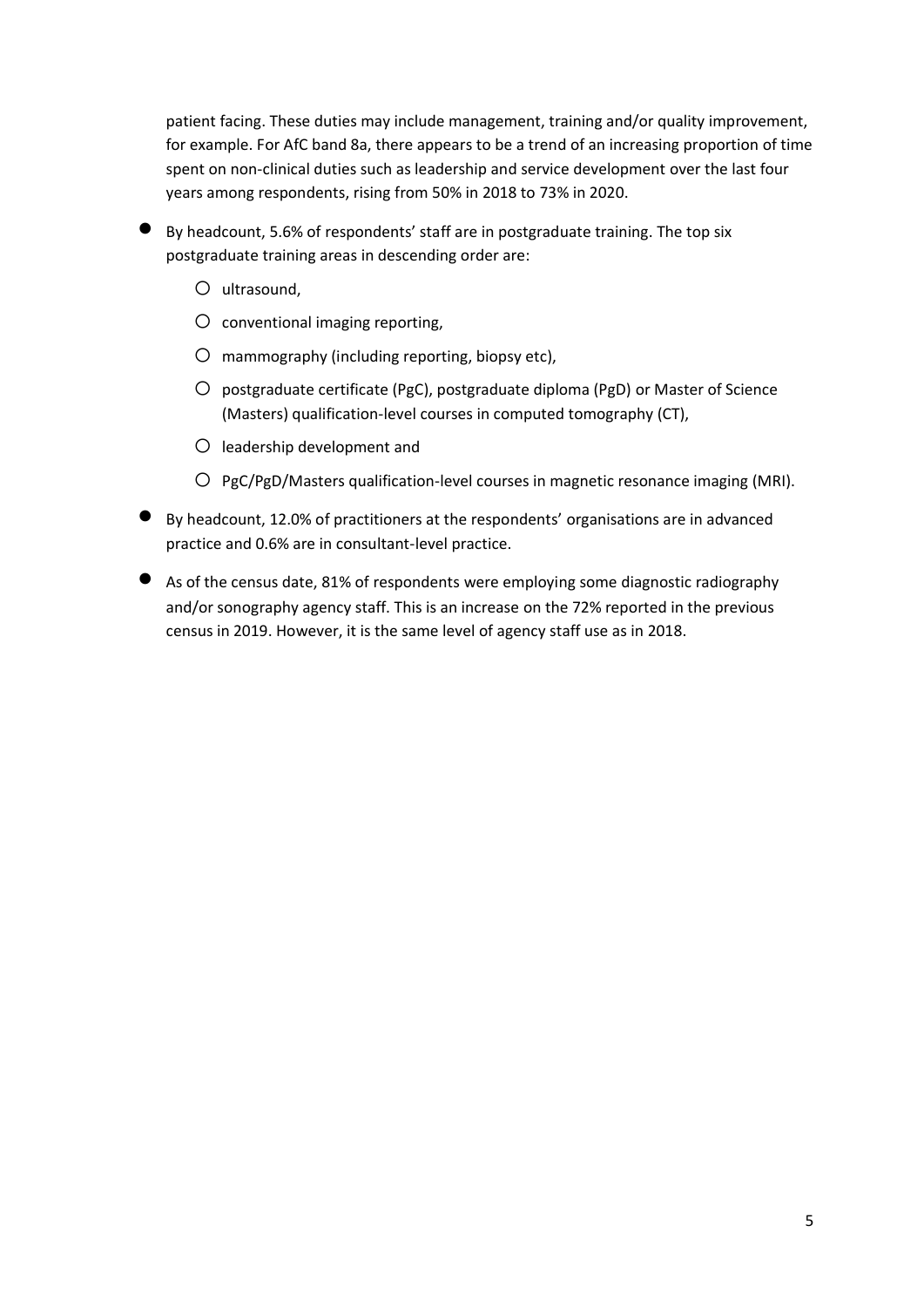#### <span id="page-5-0"></span>**3 Introduction**

This report presents an analysis of an online census of the diagnostic radiography workforce in the UK run by the CoR between November 2020 and January 2021. It follows on from similar censuses in September 2014<sup>3</sup>, May 2016<sup>4</sup>, November 2017<sup>5</sup>, November 2018<sup>6</sup> and November 2019<sup>7</sup>. The census was targeted at providers of medical imaging in England, the Channel Islands, the Isle of Man, Northern Ireland, Scotland and Wales, in the NHS and other healthcare sectors. Respondents were asked about the size and nature of their diagnostic radiography workforce. The results of this census will inform the work of professional bodies, workforce planners and commissioners/providers of radiography education.

## <span id="page-5-1"></span>**4 Methodology**

The 2020 workforce census captures data about the diagnostic radiography workforce in the UK at a census date of 1 November 2020. Radiology services managers (or equivalents) were asked to answer the census on behalf of all diagnostic radiography (medical imaging) services in their hospital/workplace or organisation. They were asked to include details of all practitioners in the career framework from assistant practitioners through to advanced and consultant practitioners plus apprenticeship posts (England only) and trainee assistant practitioners. Together they are referred to as the 'diagnostic radiography workforce' in this report. Excluded are healthcare support workers (radiographic assistants, clerical workers, helpers/healthcare support workers), clinical scientists, radiotherapy staff and third-party managed services where the staff are employed by the third party.

Respondents were asked about their:

- Contact details and details of the workplaces and medical imaging modalities on behalf of which they were responding
- Establishment figures by AfC band WTE and headcount
- Vacancy figures by AfC band current and three-month
- Long-term absence figures by AfC band career break, long-term sickness and parental leave
- Definite retirements due in the coming year and numbers of staff aged 55 years or above
- Number of leavers since 1 November 2019 and reasons for leaving
- Apprenticeship posts
- Numbers of staff not registered with the HCPC, NMC, RCT or similar body.
- Use of a shift system
- Number of radiographers requiring a work permit to work in the UK and thoughts on the impact of the new points-based visa system
- Time spent on non-clinical duties and the nature of those duties
- Numbers in postgraduate training
- Numbers in advanced and consultant practice
- Use of agency diagnostic radiographers and sonographers

Both NHS and non-NHS providers were asked to supply their workforce data by AfC band. Non-NHS providers, who may not use the AfC system, were asked to refer to the NHS AfC pay bands before responding. Thus, all data could be collected and analysed by AfC band.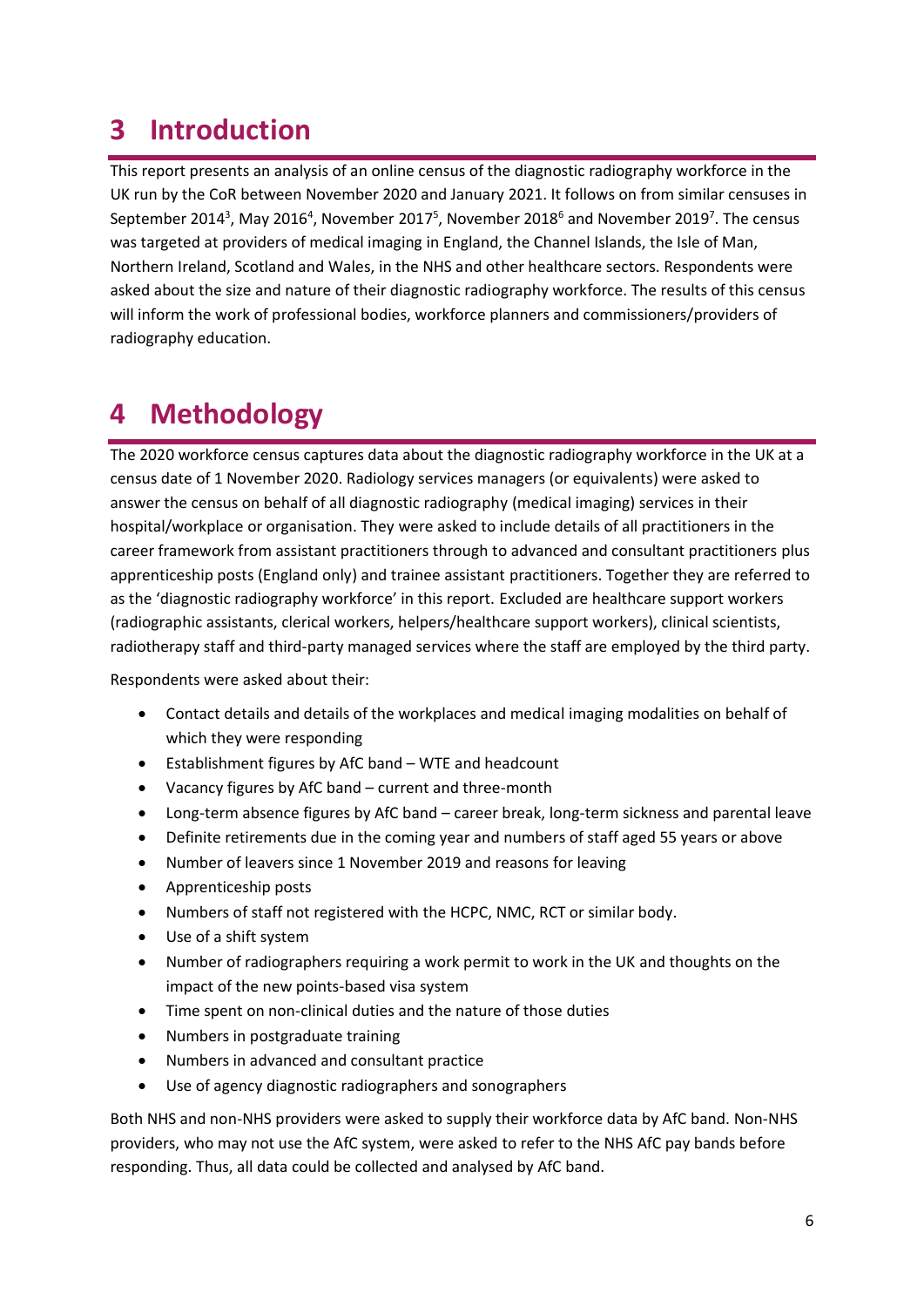Data collection was carried out using an online survey tool between November 2020 and January 2021. Email invitations were sent to 198 providers of medical imaging services in the UK (often to more than one individual at the organisation). The census was also promoted via the Society and College of Radiographers' publications, website and social media. We received 65 responses, compared to 66 responses to the previous census in November 2019.

Of the 65 responses, 13 were from organisations who had not been sent an email invitation and 3 were from different sites at a single independent organisation.

Not every respondent answered every question. The 'n' number below each figure in this report indicates the number of respondents for that question in the 2020 census.

An error in Q18 (Leavers) of the questionnaire was corrected on 25 November 2020 after it was noticed by a respondent. The question erroneously asked about 'radiotherapy radiographic workforce posts' instead of 'diagnostic radiography workforce posts'. Responses to Q18 and related Q19 received before the correction are excluded from the analysis (except for the response from the provider who reported the error and said they had assumed it meant to say 'diagnostic').

Links to the full set of questions for the 2020 census and a spreadsheet of the principal background data are provided in the [downloads](#page-25-0) section.

#### <span id="page-6-0"></span>**5 Profile of respondent workforce size**

The NHS respondents are fairly evenly distributed in terms of the size of their diagnostic radiography workforce establishment WTE. Most non-NHS respondents are small medical imaging providers with establishments of fewer than 20 WTE. However, two non-NHS providers are in the 20–40 WTE range and one non-NHS respondent has a diagnostic radiography workforce establishment of more than 300 WTE.



*Figure 1 Diagnostic radiography workforce WTE size distribution of respondents (n=65)*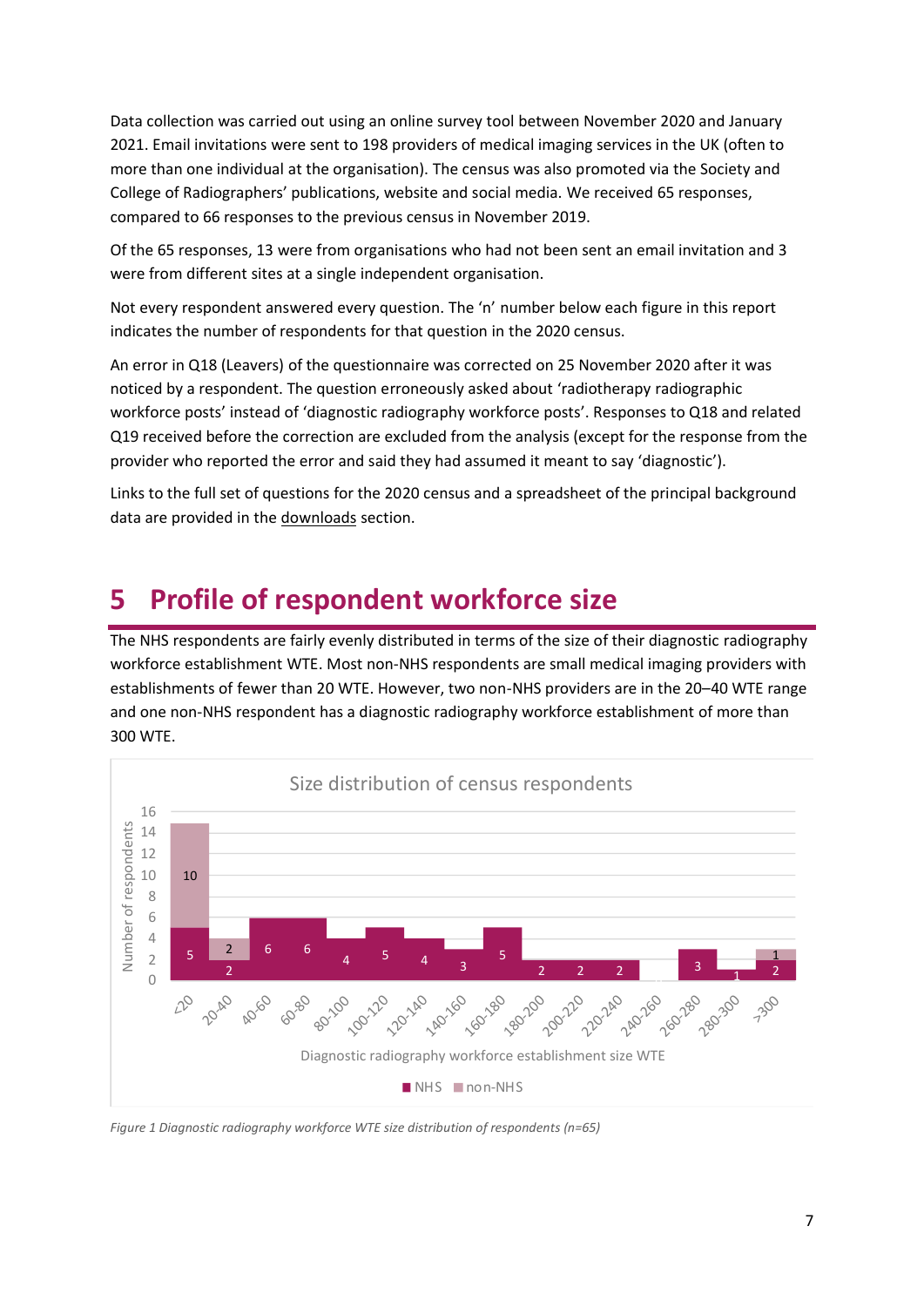## <span id="page-7-0"></span>**6 Shape of workforce by Agenda for Change band**

The mean number of diagnostic radiography establishment staff per respondent is 109.1 WTE. Figure 2 illustrates the average number of WTE staff by AfC band. The figure excludes the average of 1.1 WTE staff per respondent for whom it is reported that AfC band is not applicable to their role.



*Figure 2 Average diagnostic radiography workforce WTE by AfC band (n=65)*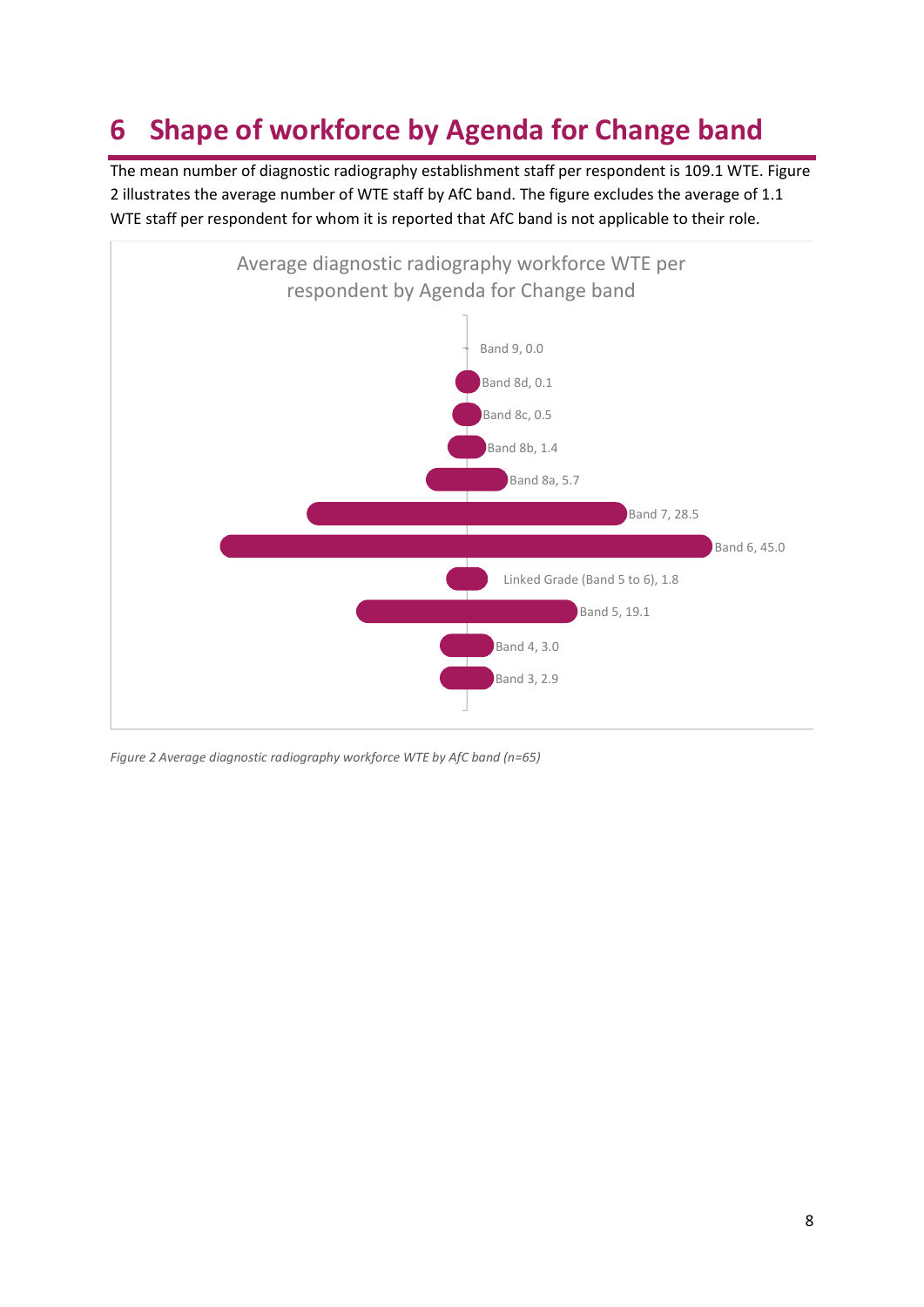## <span id="page-8-0"></span>**7 Vacancy rate**

#### <span id="page-8-1"></span>**7.1 Current vacancy rate**

Of the 62 respondents to this question, 57 (92%) report vacant diagnostic radiography workforce posts.

The average current UK vacancy rate across respondents is 10.5% at the census date of 1 November 2020. (The current vacancy rate is defined as the total number of WTE vacancies as a percentage of the WTE establishment number of staff.) This compares to an average vacancy rate of 9.1% in November 2017, 9.0% in November 2018 and 9.6% in November 2019.

Figure 3 illustrates that the highest vacancy rate is at the linked grade (band 5 to 6). The vacancies at the linked grade are dominated by high vacancy rates at two English NHS Trust respondents.



*Figure 3 Current vacancy rate by AfC band (n=62)*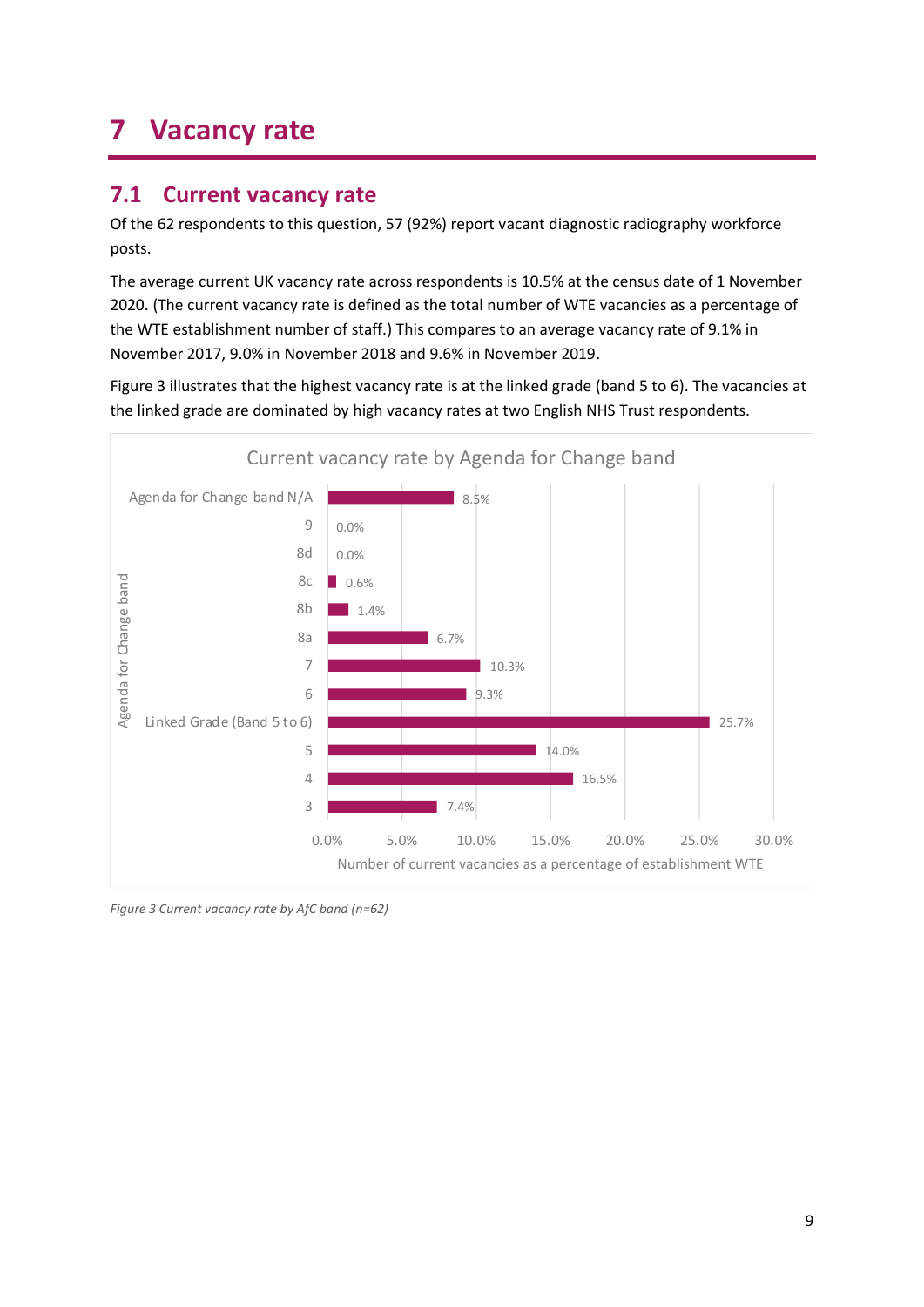#### <span id="page-9-0"></span>**7.2 Current vacancy rate by UK country and year**

The average current respondent vacancy rate varies by UK country: England 10.0%, Northern Ireland 7.1% and Scotland 8.0%. No responses were received from Wales this year.

One response was received from a provider that operates UK-wide and one response was received from the Channel Islands; their responses are not included in this section. A high vacancy rate at the large UK-wide provider explains the UK vacancy rate (see section 7.1) being higher than for any individual UK country. This is due to the UK-wide and Channel Islands providers' vacancy numbers being included in the UK vacancy rate calculation but not in the calculations for England, Northern Ireland and Scotland.

Figure 4 shows the average current vacancy rate trend from 2017 to 2020 among respondents. England generally has the highest current vacancy rate of the UK countries.



*Figure 4 Current vacancy rate by UK country and year (n=60)*

Figure 4 notes:

• In years when fewer than three providers responded from a UK country, their average vacancy rate is not shown in the graph: Northern Ireland (2019); Wales (2019); Wales (2020).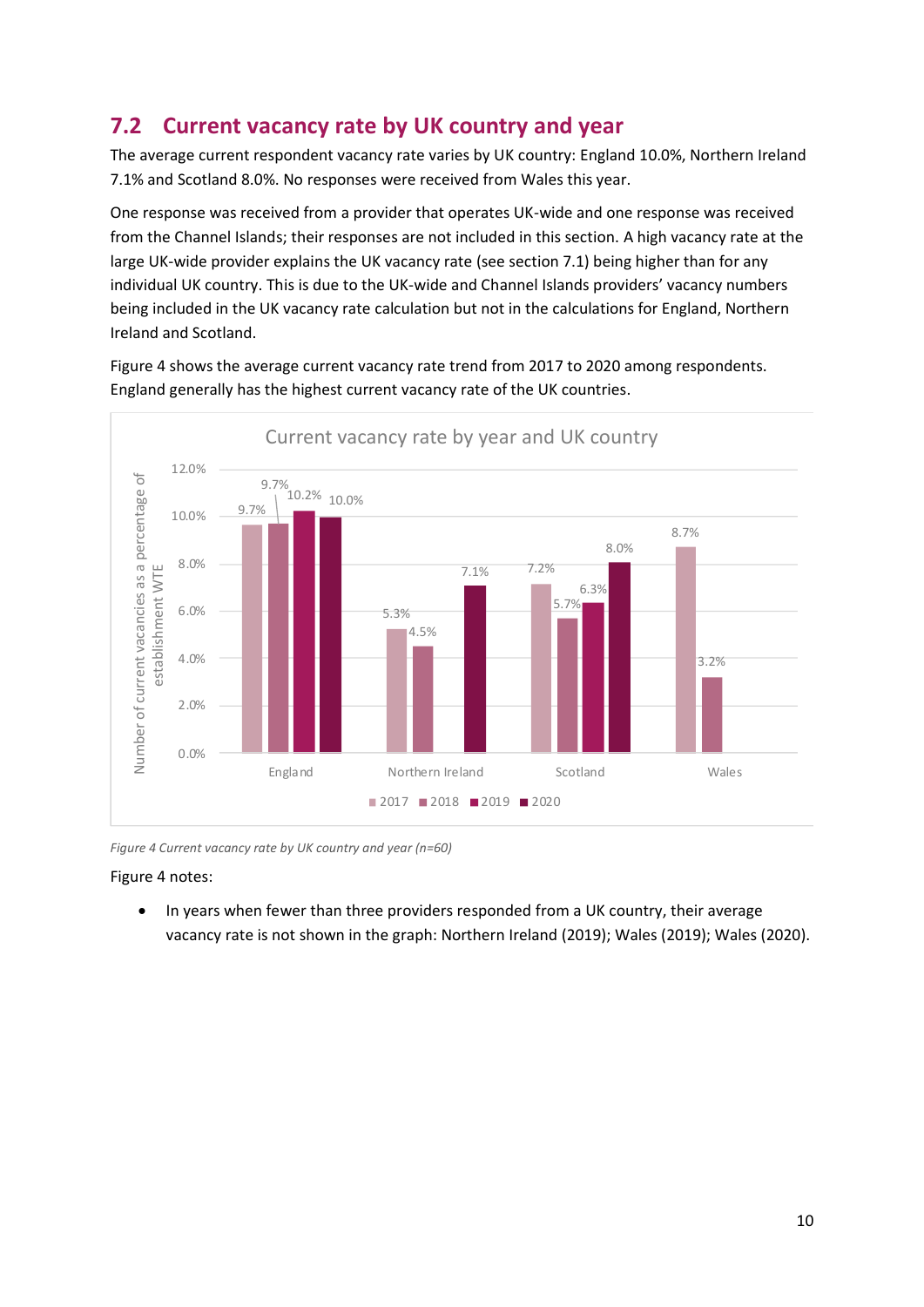#### <span id="page-10-0"></span>**7.3 Three-month vacancy rate**

Of the 59 respondents to this question, 47 (80%) report vacancies that have existed for three months or longer. The average three-month vacancy rate across all respondents is 6.6%.



*Figure 5 Three-month vacancy rate by AfC band (n=59)*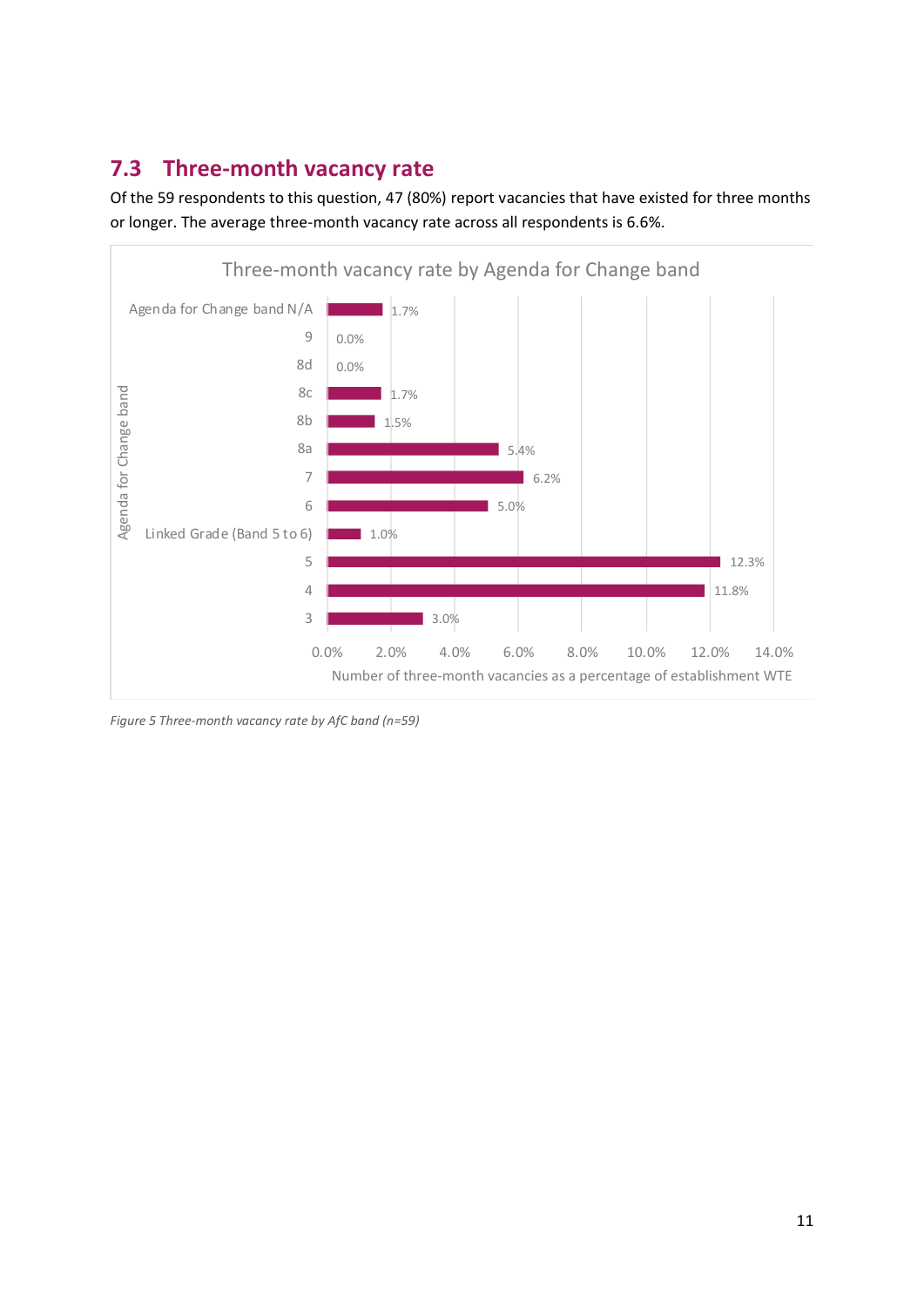## <span id="page-11-0"></span>**8 Long-term absence rate**

#### <span id="page-11-1"></span>**8.1 Long-term absence rate by Agenda for Change band**

The average percentage of the respondents' diagnostic radiographic establishment headcount absent long term is 4.2% as of the census date of 1 November 2020 (comprising 0.2% on a career break, 1.9% absent due to long-term sickness and 2.1% on parental leave).



*Figure 6 Long-term absence rate by AfC band (n=47)*

Respondents were also asked if any other members of their diagnostic radiography workforce were on long-term absence but not included in the above figures. Five respondents mentioned additional categories of absentees: band 2 radiology department assistants; secondment with organisational development; clinically extremely vulnerable so shielding; ongoing involvement with HCPC; and long term but not reached 28 days yet.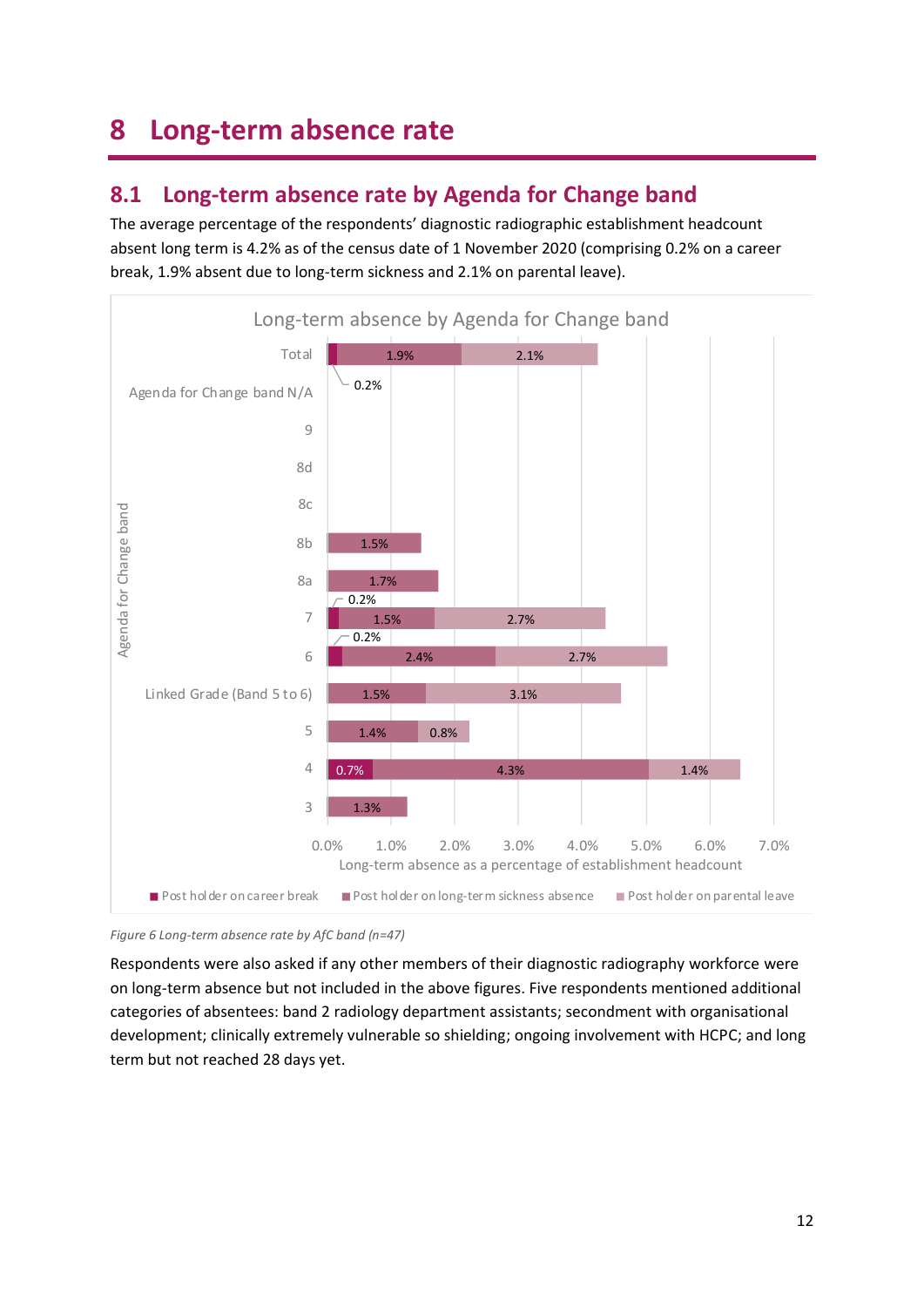#### <span id="page-12-0"></span>**8.2 Long-term absence rate by year**

The long-term absence total of post holders on career break, long-term sickness absence and parental leave has been in the range 3.4% to 4.2% over the last four censuses.



*Figure 7 Long-term absence rate by year (n=47)*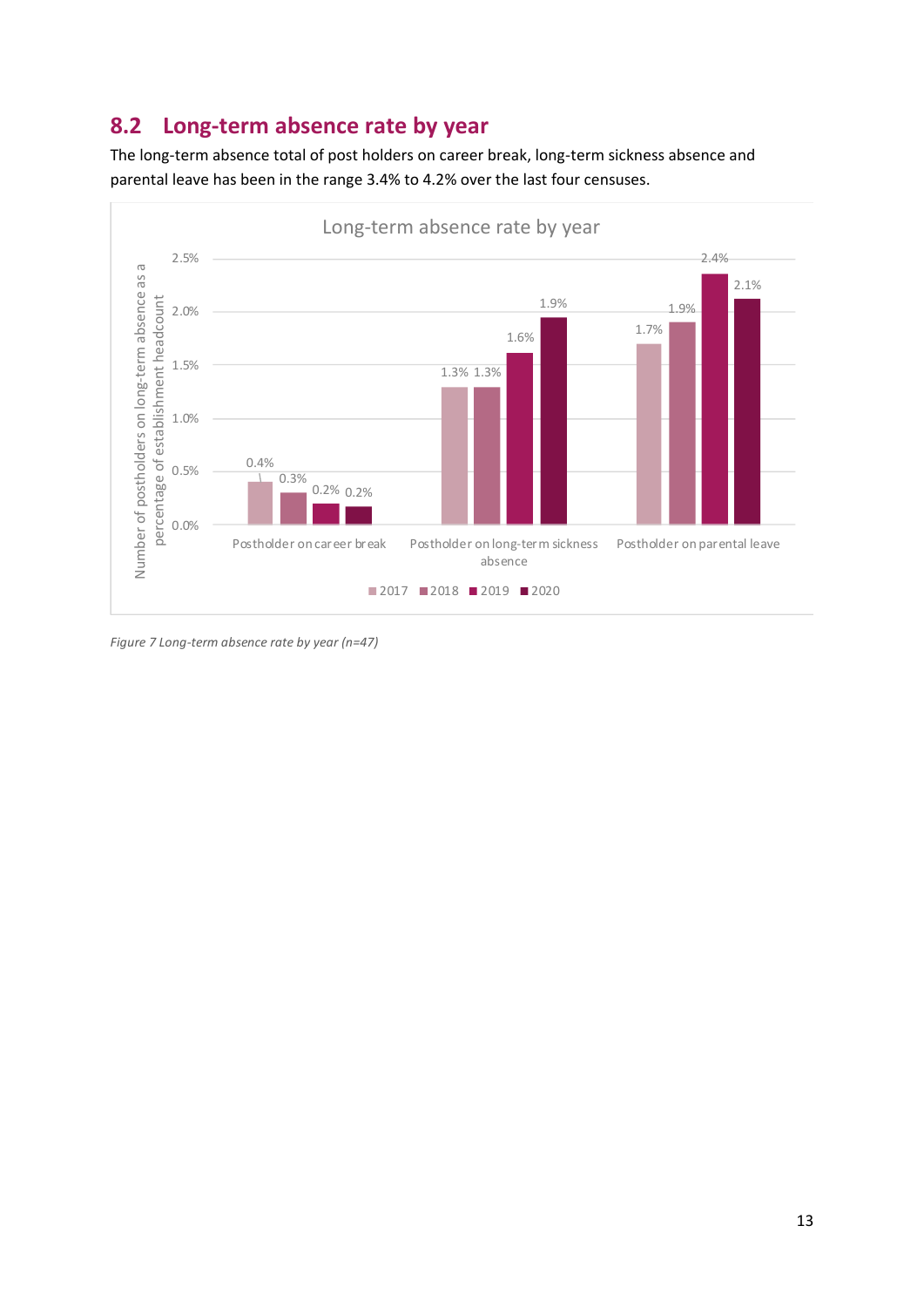## <span id="page-13-0"></span>**9 Upcoming retirements and age profile**

Respondents were asked to give the number of diagnostic radiography workforce posts with a post holder with a definite date to retire in the coming year (between 1 November 2020 and 31 October 2021). In total, 1.5% of respondents' diagnostic radiography workers have a definite date to retire during the year. Respondents were also asked for the number of post holders aged 55 years or above as of the census date (1 November 2020); 11.4% of post holders are aged 55 years or above. As might be expected, the proportion of post holders aged 55 and above increases from band 6 to 8c.



*Figure 8 Definite retirements in the coming year and post holders aged 55 years or above (n=47)*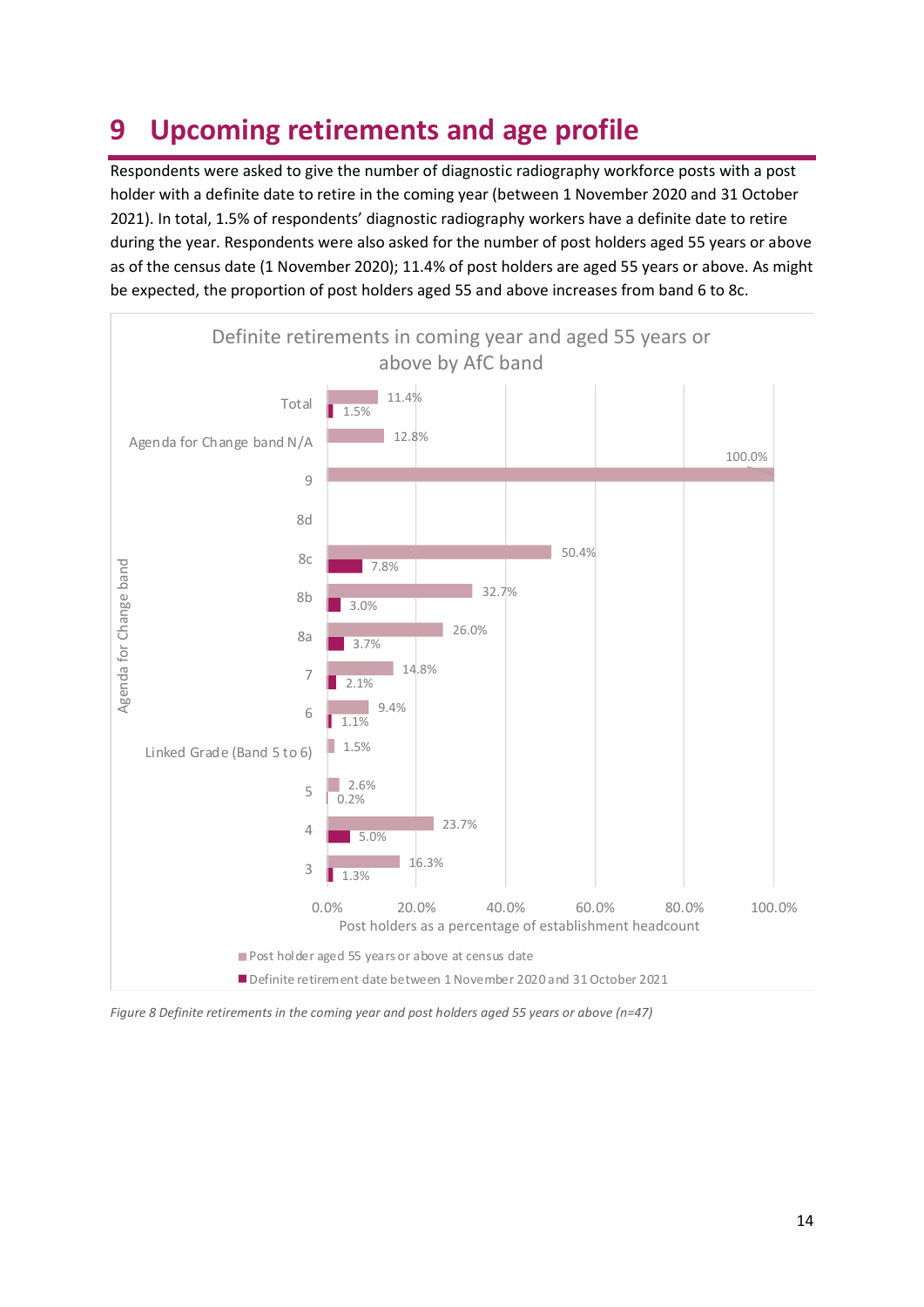#### <span id="page-14-0"></span>**10 Leavers**

#### <span id="page-14-1"></span>**10.1 Turnover**

Respondents were asked for the number of diagnostic radiography workforce posts where the post holder has left since the last census date (1 November 2019). These responses are used to calculate percentage turnover, defined as:

 $Turnover = 100 \times$ Number of leavers in previous 12 month period (headcount) Establishment headcount

The average turnover for the 34 respondents to this question is 6.8%. Figure 9 breaks this down by AfC band; the highest turnover rates are seen at AfC bands 5, the linked grade, 6, and 8c.



*Figure 9 Diagnostic radiography workforce turnover by AfC band (n=34)*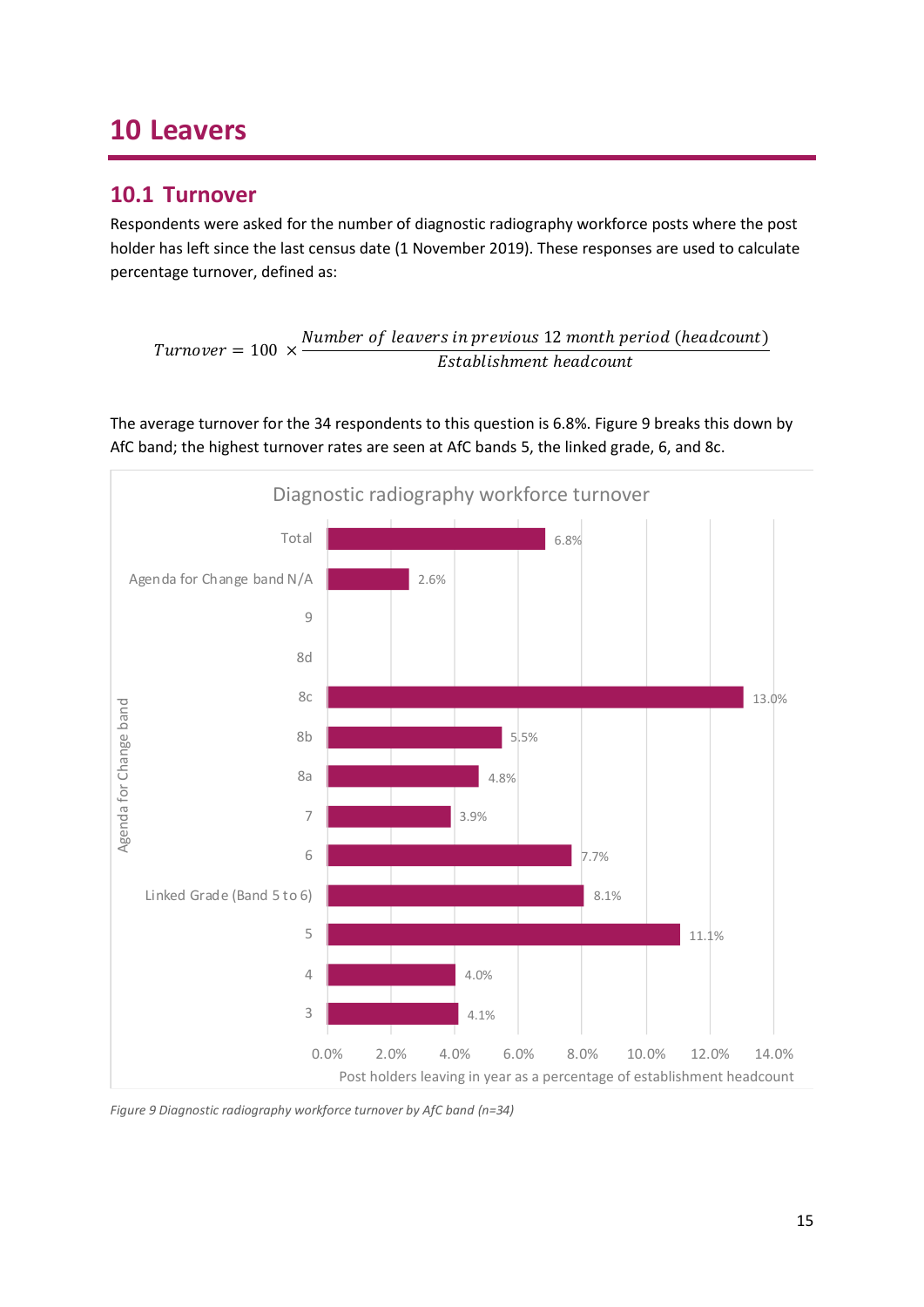#### <span id="page-15-0"></span>**10.2 Reasons for leaving**

The main reasons respondents give for post holders leaving are career development within another NHS imaging department and retirement.



*Figure 10 Reasons for post holders leaving by census year (n=41)*

Figure 10 notes:

- In the 2020 census the wording of the question asking about reasons 'post holders' left their posts was changed from asking about 'radiographers'.
- \* In the 2020 census the wording of option 'Career development within another NHS imaging department' was changed from 'Promotion in other centre'.
- \*\* In the 2020 census the wording of option 'Left to undertake work as an agency or independent sector radiographer' was changed from 'Left to undertake work as an agency radiographer'.

Other reasons for leaving given in the free text by two or more respondents are:

- relocation (six respondents)
- dissatisfaction with shift hours (two respondents)
- training opportunities (two respondents)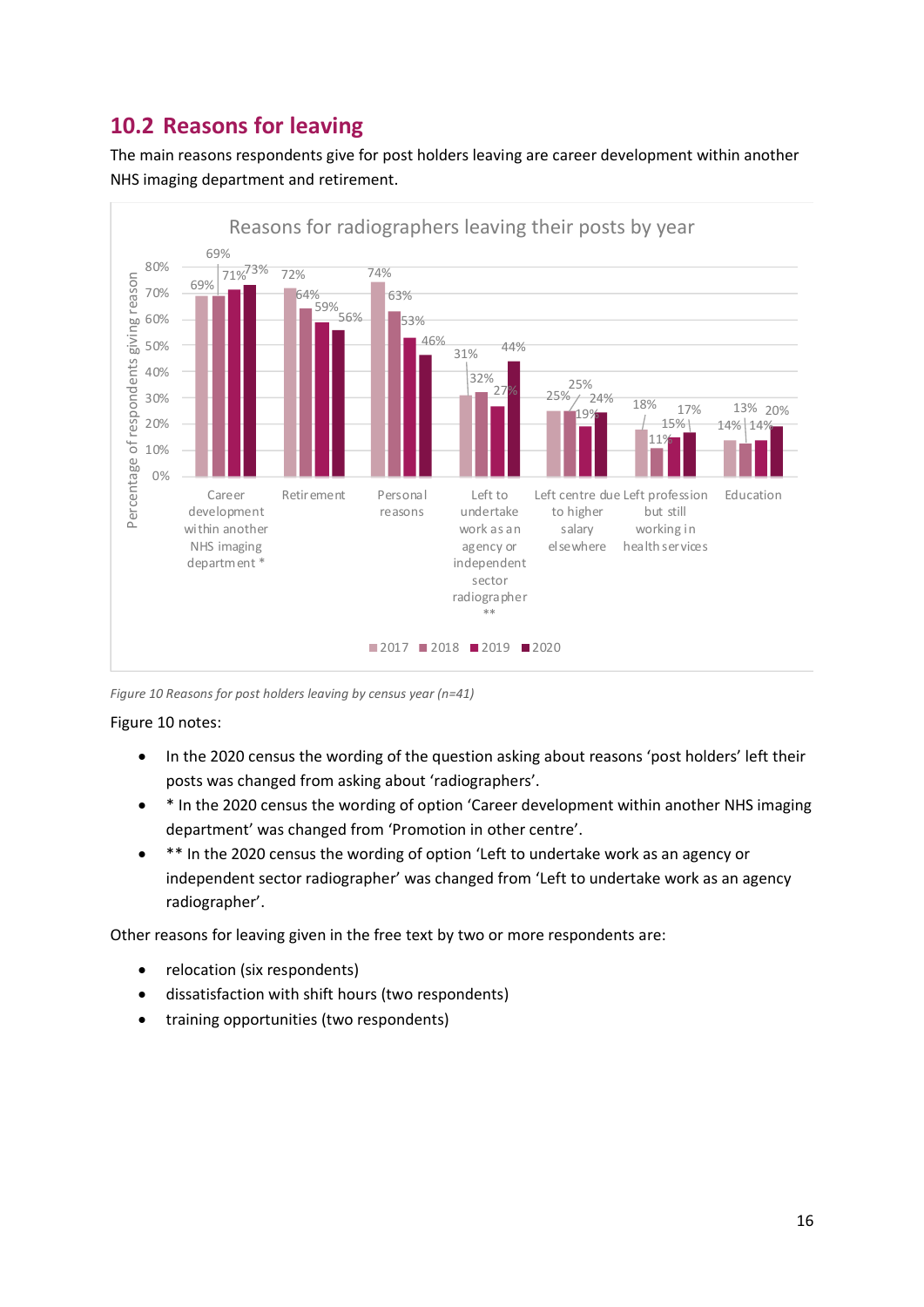## <span id="page-16-0"></span>**11 Apprenticeships (NHS England)**

On average, respondents in NHS England report that 1.7 posts are apprenticeships (by headcount). The majority of healthcare assistant practitioner apprenticeships are at AfC band 3. Diagnostic radiographer integrated degree apprenticeships range from AfC band 2 to band 5 and mammography associate apprenticeships range from band 3 to band 6. Most sonography degree apprenticeships are at band 6 and advanced clinical practitioner apprenticeships range from band 6 to band 8a.



*Figure 11 Average number of apprenticeships per respondent by AfC band in NHS England (n=42)*

## <span id="page-16-1"></span>**12 Registration status of band 5 or higher clinical staff**

Of the 58 respondents to the registration status question, 16 (28%) have band 5 or higher clinical staff not registered with the HCPC, NMC, RCT or similar body. Of all respondents who also answered the headcount question, 0.9% by headcount of band 5 or higher clinical staff at respondents' organisations are not registered with such bodies. For comparison, in the 2019 census, 17% of respondents and 0.5% by headcount had band 5 or higher clinical staff not registered with the HCPC, NMC, RCT or similar body.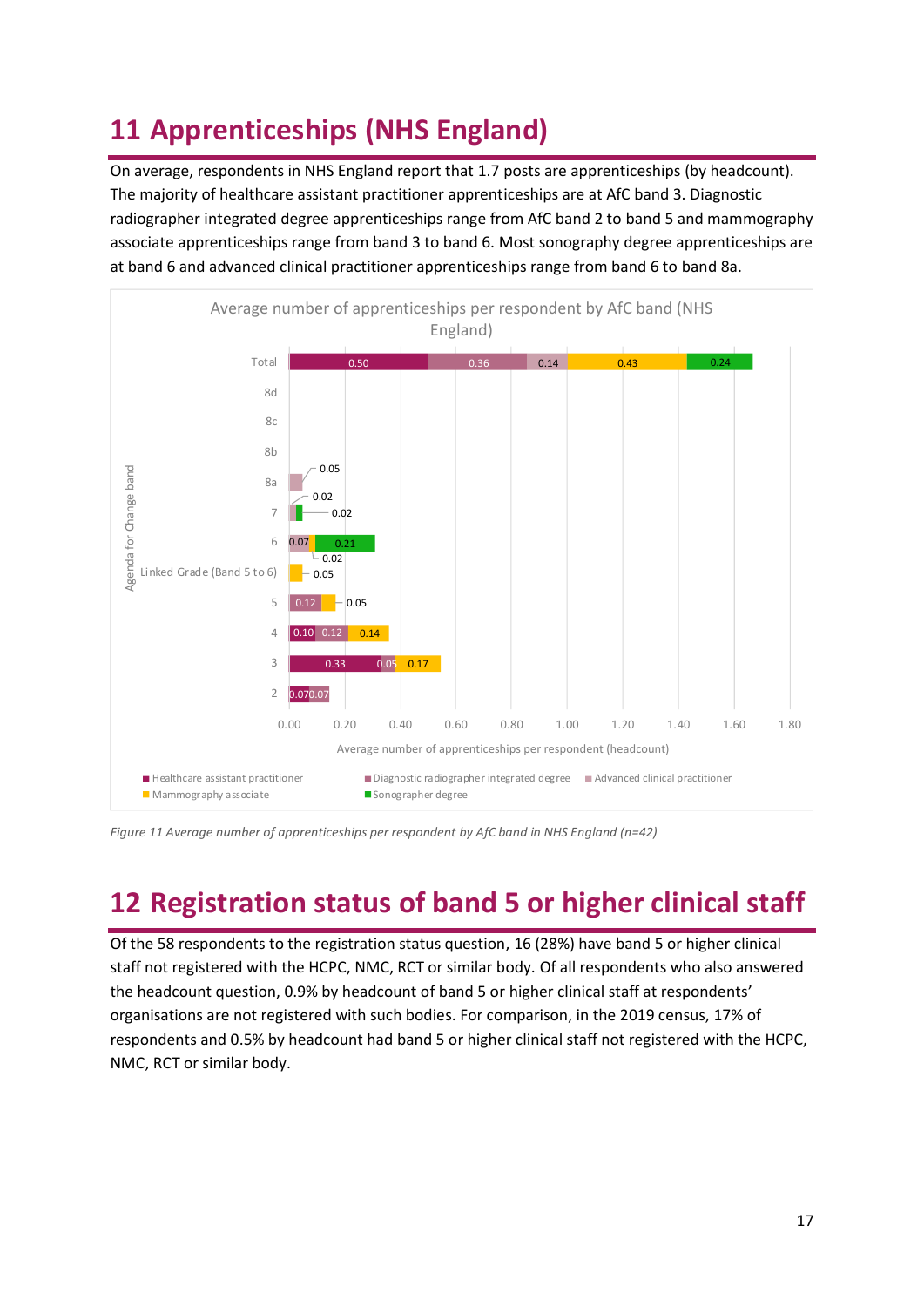## <span id="page-17-0"></span>**13 Shift system**

Of the 58 respondents to the shift system question, 35 (60%) say the majority of their diagnostic radiography workforce work in a shift system. Five respondents selected 'Other', giving details such as: out of hours covered by additional sessions; shift systems for some modalities/sites and not others; and working eight-, ten- or twelve-hour days Monday to Sunday, depending on place of work.

#### <span id="page-17-1"></span>**14 International recruitment**

Of the 58 respondents to the work permit question, 31 (53%) have diagnostic radiography workers requiring a work permit to work in the UK. By headcount, 3.4% of diagnostic radiography workforce post holders at respondents' organisations require a work permit.

Irrespective of how they answered the work permit question, all respondents were asked how they think the new points-based visa system will affect their ability to recruit to and maintain their diagnostic radiography workforce. Themes mentioned by three or more respondents are given below, with the number of respondents in brackets after the theme, followed by an illustrative comment:

- **Impact unknown** (13 respondents): "Not familiar with the points system."
- **No impact expected** (10 respondents): "Hopefully not, as radiography & sonography are on the national occupational shortage list."
- **Delays in recruitment process possible** (4 respondents): "[Our trust] has 7 EEA radiographers and 7 foreign national radiographers. Most do not require a work permit to work in the UK. The points-based system may make it difficult for radiographers not already settled in the UK to apply for posts in other trusts. EU and non-EU citizens will need to demonstrate their right to be in the UK and whilst the NHS qualifies for fast-track entry routes with reduced fees, the process may be a barrier to new non-UK applicants and lengthen the recruitment process."
- **Impact dependent on unknown factors** (3 respondents): "Minimally, if the workforce stays the same size. However, if we have to expand, as seems likely, it will be a challenge."
- **Harder to recruit internationally** (3 respondents): "I think it will make it harder to recruit internationally because it is more complicated for EU professionals than the current situation of free movement."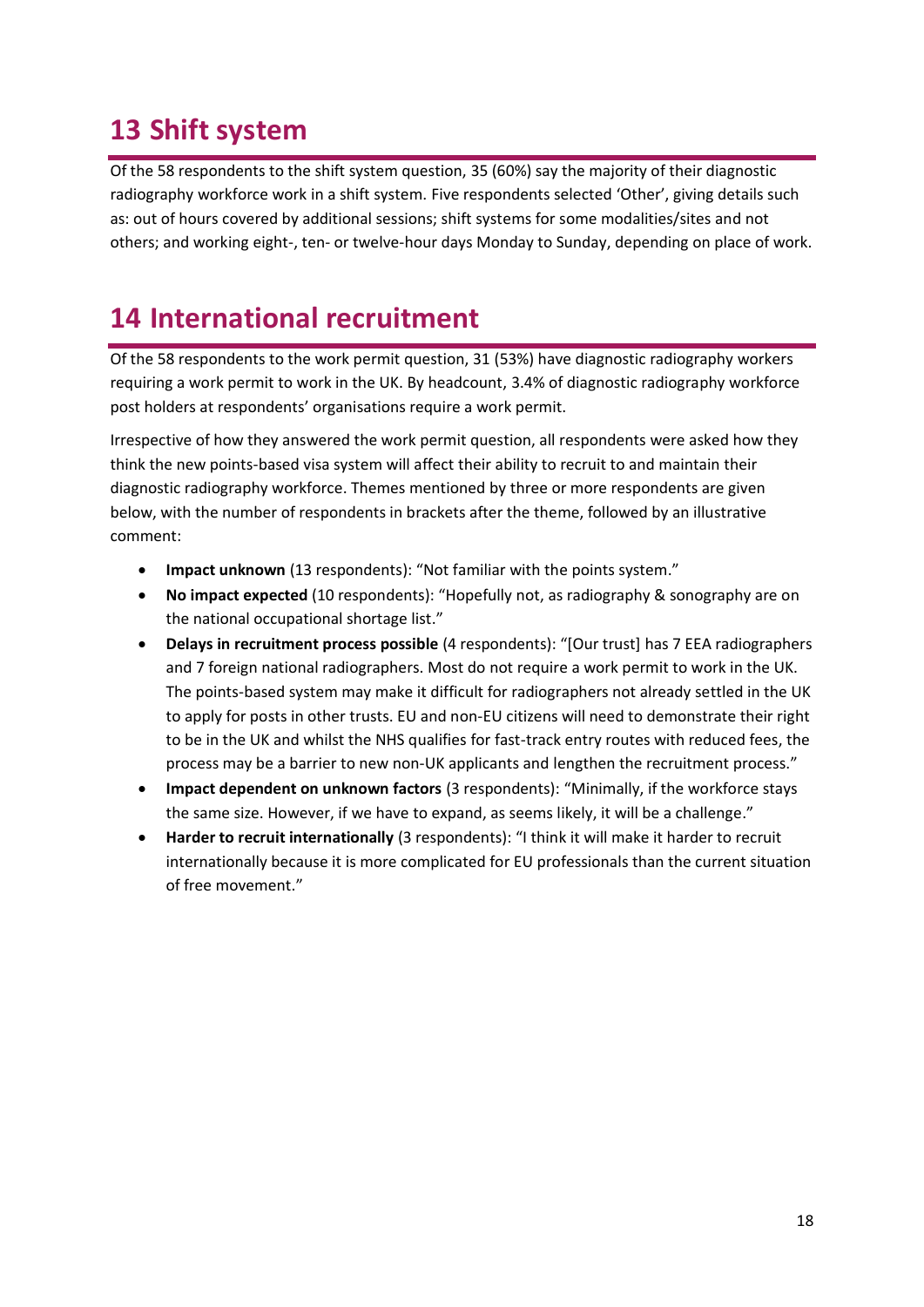## <span id="page-18-0"></span>**15 Non-clinical duties**

#### <span id="page-18-1"></span>**15.1 Percentage of time spent on non-clinical duties**

Respondents were asked to roughly estimate the percentage of time staff of AfC band 7 (or equivalent) and above spend on non-clinical duties in an average working week. Non-clinical duties support the delivery of imaging services but are not directly patient facing. They include management, leadership, service development, training and quality improvement.

At band 7, respondents report that around 30% of time is spent on non-clinical duties. For band 8a, there appears to be a trend among respondents of an increasing proportion of time spent on nonclinical duties over the last four years, rising from 50% in 2018 to 73% in 2020. Trends are less easy to discern at higher bands, perhaps because the smaller number of respondents with posts, particularly at 8c and above, result in the mean calculations being more easily affected by small differences year to year.



*Figure 12 Estimated percentage of time spent on non-clinical duties (n=57)*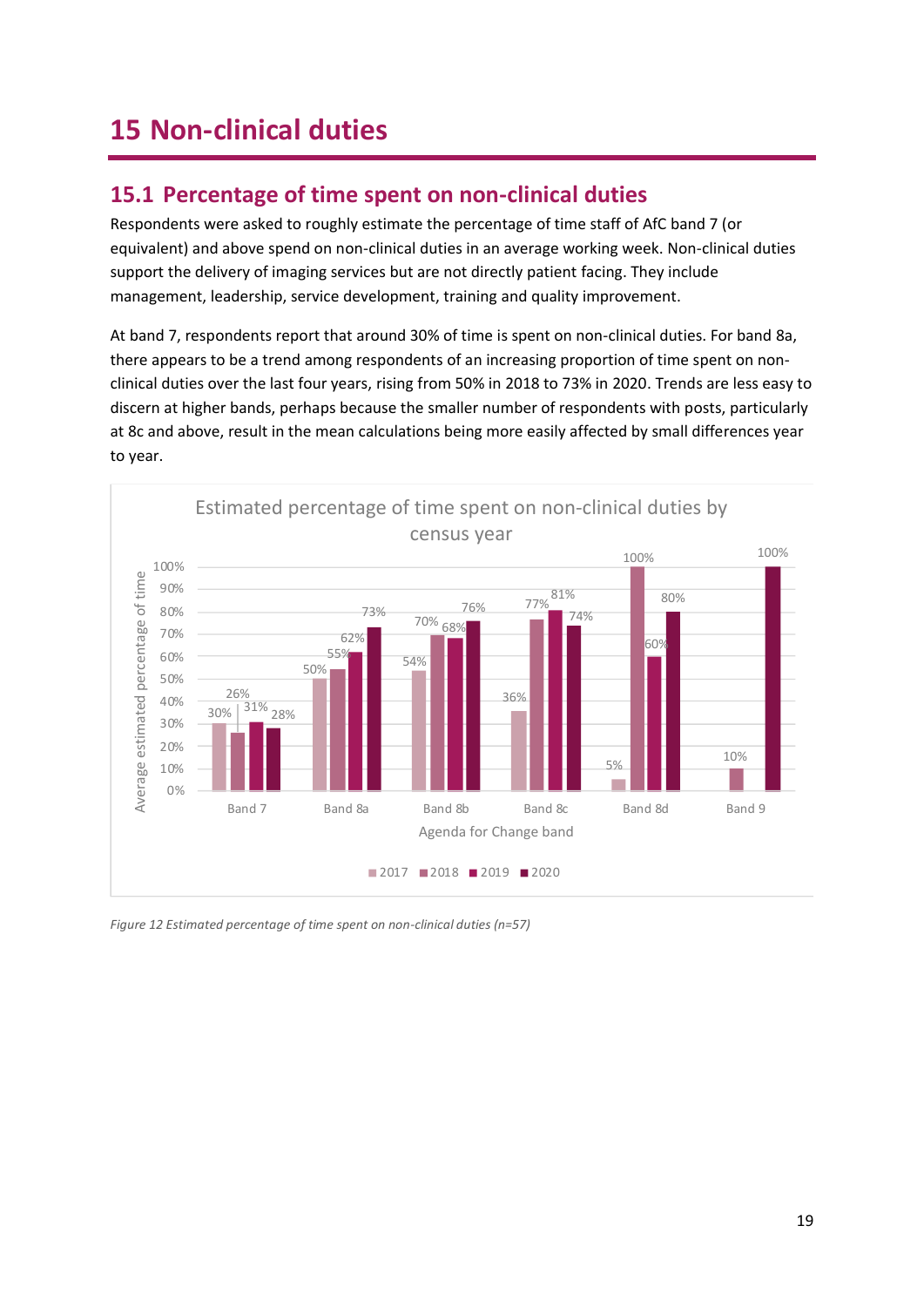#### <span id="page-19-0"></span>**15.2 Nature of non-clinical duties**

The percentages of respondents reporting non-clinical duties of different types have remained largely unchanged over the last four years.



*Figure 13 Nature of non-clinical duties carried out by AfC band 7 and above staff (n=57)*

#### Figure 13 notes:

- \* In the 2019 census, the 'quality management' answer option was amended to 'quality management / QSI (quality standard for imaging)'.
- \*\* In the 2020 census, the 'quality management / QSI (quality standard for imaging)' answer option was amended to 'quality improvement / quality management / QSI (quality standard for imaging)'.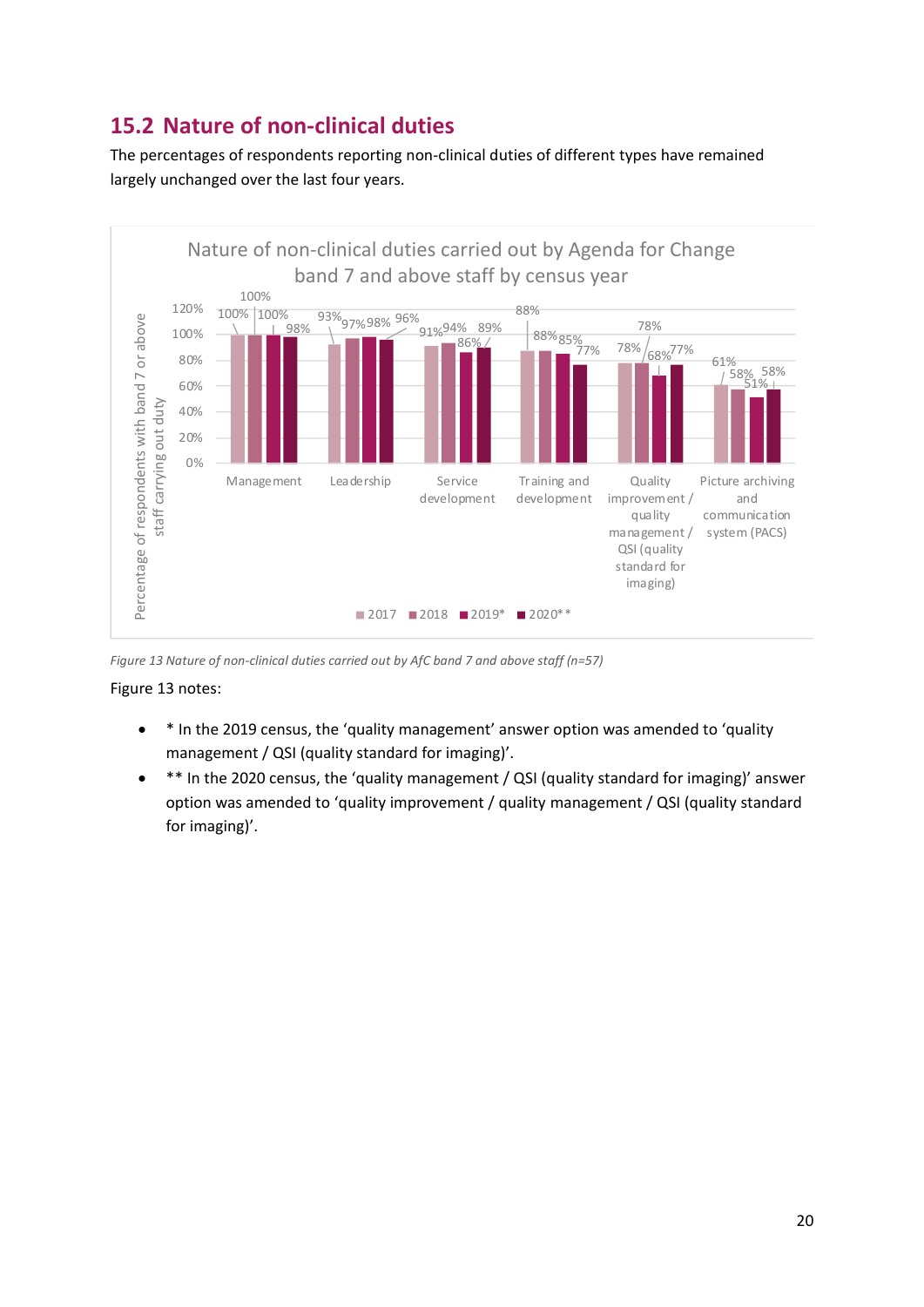## <span id="page-20-0"></span>**16 Postgraduate training**

Respondents were asked the number of staff (headcount) currently in postgraduate training in a set of given modalities. Overall, 5.6% of staff are in postgraduate training in one of these modalities.



*Figure 14 Percentage of staff (headcount) in postgraduate training (n=47)*

Respondents also mention other members of staff in postgraduate training not included in the above figures. Comments include the following:

- "We have 15 general radiographers completing a variety of 15 credit M level modules (Fundamentals of Chest Radiographic Image Interpretation, MSK Image Interpretation, Abdominal Imaging). We also have 1 senior radiographer completing their research for practice module to complete their PgDip."
- "We have a couple of direct entry ultrasound students but these are not our employees."
- "PHD research band 7."
- "1 Masters Criminology/Forensics and Cert ED."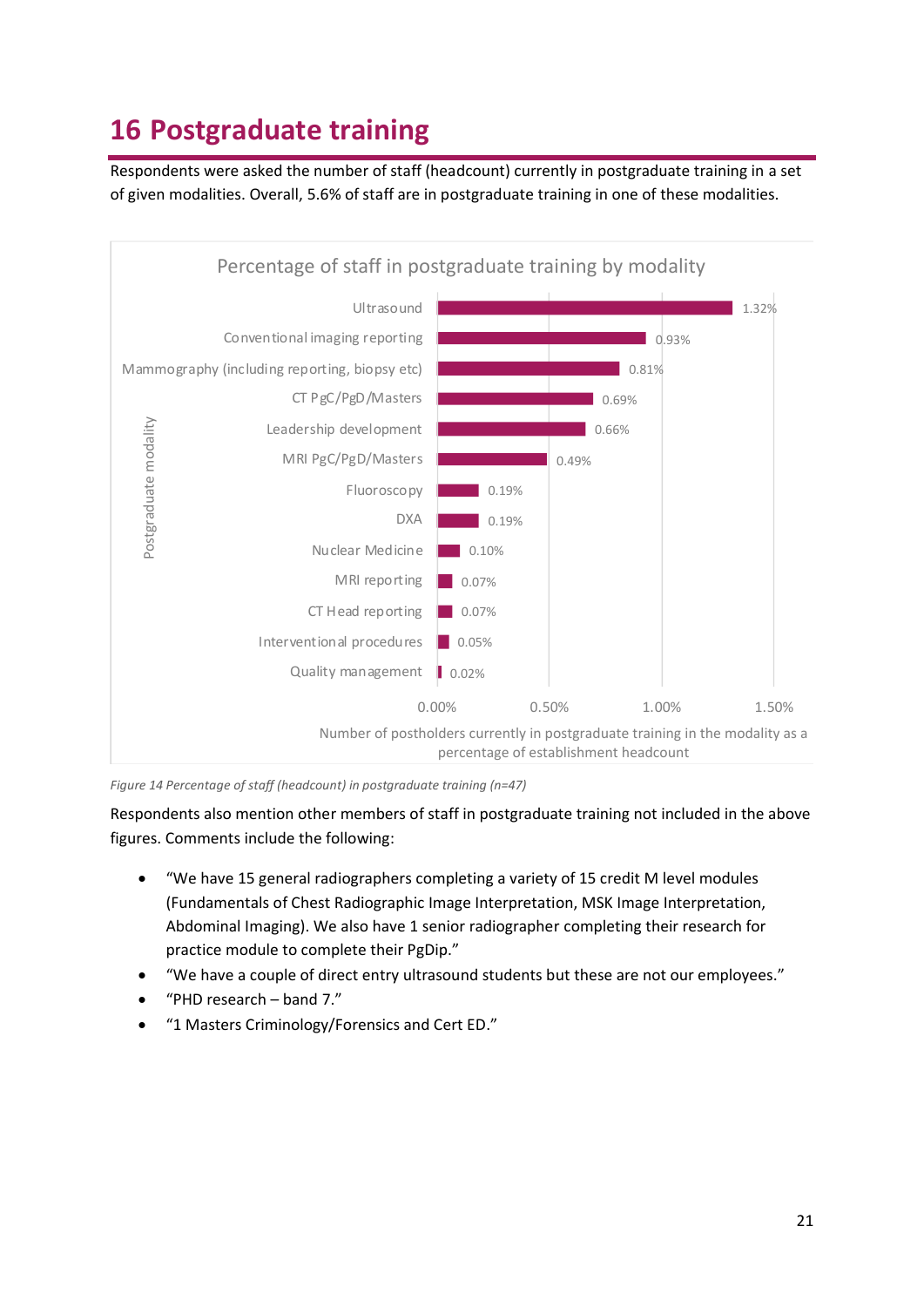## <span id="page-21-0"></span>**17 Advanced and consultant practice**

On average, each respondent has 15.0 practitioners (headcount) carrying out advanced practice and 0.7 carrying out consultant-level practice.



*Figure 15 Number of practitioners in advanced and consultant-level practice as a percentage of establishment headcount (n=47)*

#### Figure 15 notes:

• \* In the 2020 census the wording of the question was changed from asking about 'diagnostic radiographers, sonographers and nuclear medicine technologists' to asking about 'practitioners'.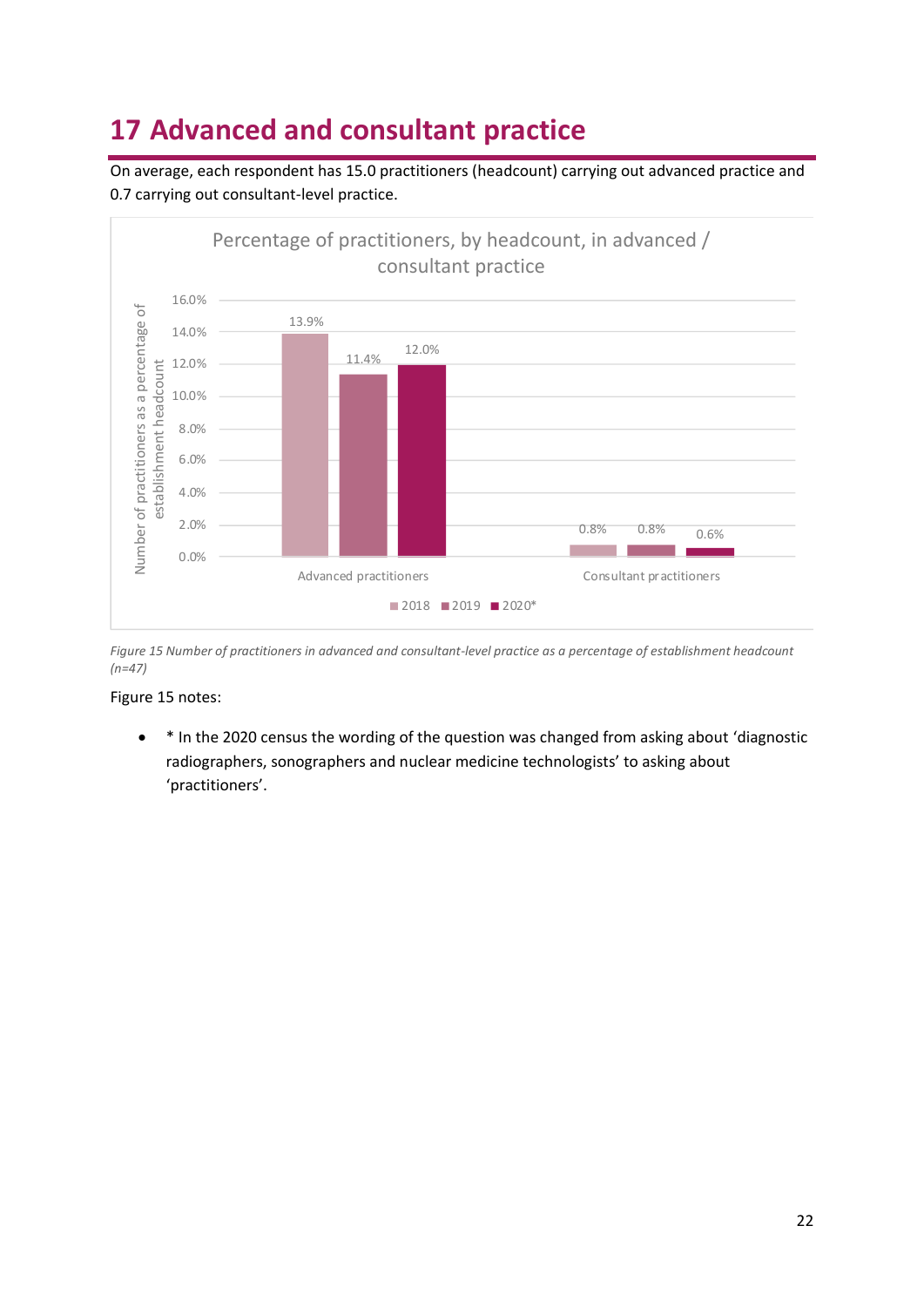## <span id="page-22-0"></span>**18 Agency staff**

Of the 57 respondents to the questionnaire section about agency staff, 46 (81%) use either diagnostic radiography or sonography agency staff (or both) as of the census date. This is an increase over the 72% reported in 2019. However, it is the same level of agency staff use as in 2018.



*Figure 16 Employment of agency staff by census year (n=57)*



#### Figure 17 illustrates that the main reason for using agency staff is existing vacancies.

*Figure 17 Reasons for using agency staff (n=46)*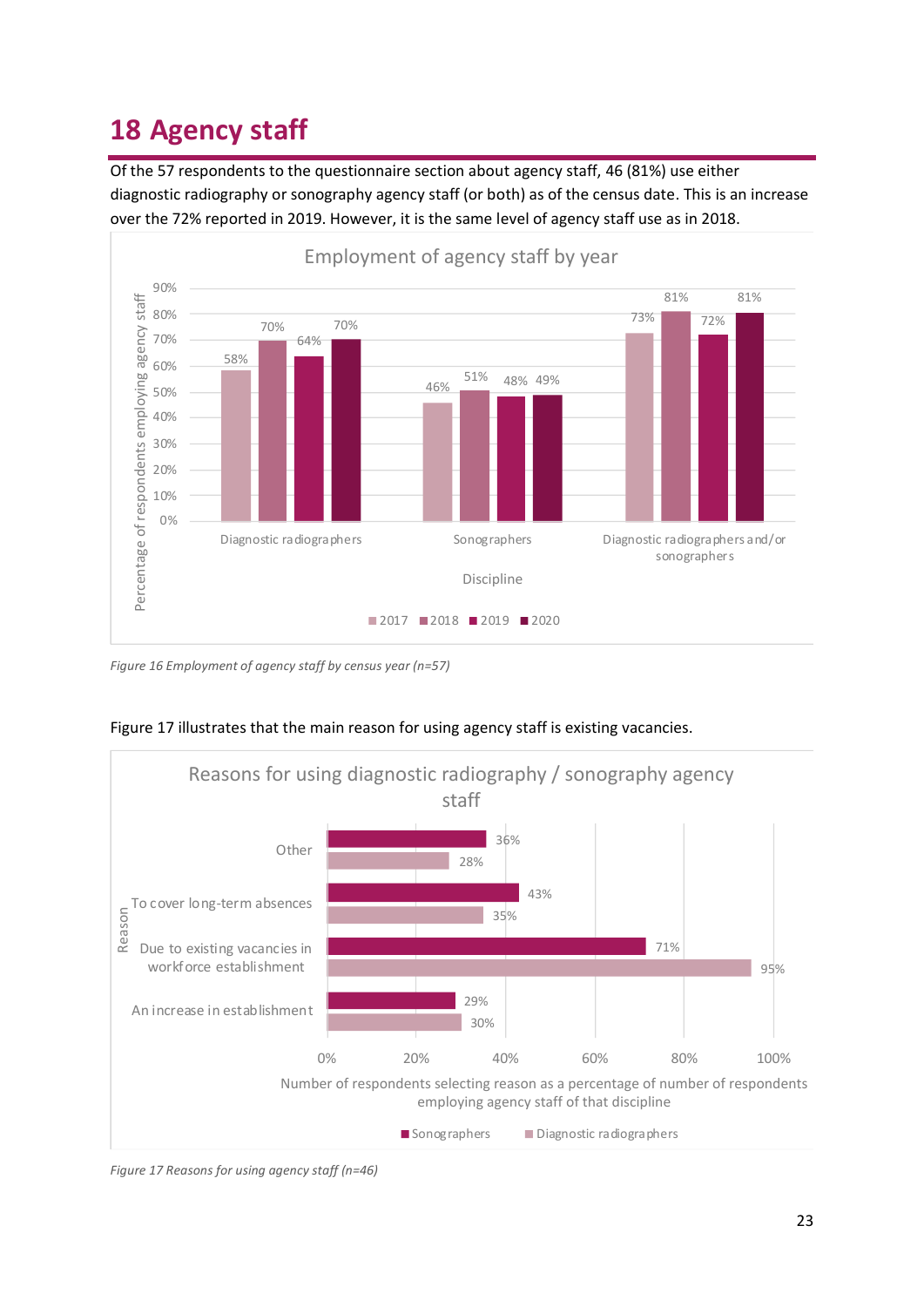Other reasons for using diagnostic radiography agency staff given in the free text by two or more respondents are:

- COVID-19 response (eight respondents)
- Covering parental leave (two respondents)

Other reasons for using sonography agency staff given in the free text by two or more respondents include:

- COVID-19 response (seven respondents)
- Covering parental leave (two respondents)

#### <span id="page-23-0"></span>**19 General comments**

At the end of the questionnaire, respondents were asked if they had any general comments relating to their submission. Themes mentioned by two or more respondents are given below, with the number of respondents in brackets after the theme, followed by an illustrative comment:

- **Collation of data for the census was difficult** (four respondents): "This was extremely time consuming and I am afraid I didn't have some of the answers required. It took around an hour and a half to input all the data, after several days of finding it. We are, however, a large organisation with 600 staff members in Radiology alone (plus others within the Division of Imaging), spread across two organisations and 27 budget lines. It would also be helpful to have an option to input if the data is not available, rather than just enter a zero."
- **Additional workforce required** (four respondents): "The GIRFT [Getting It Right First Time programme] report highlighted the need for additional radiographers and sonographers. We need more assistant practitioner, degree and masters level apprenticeships. We also need HCPC registration for sonographers to progress the ultrasound degree courses."
- **Feedback on the census** (three respondents): "We feel this survey needs to be revisited in light of apprentice radiographers, AP radiographers and skill within the non-registered staff establishment – such as the use of Imaging assistants to cannulate etc."
- **COVID-19 response** (two respondents): "Small workforce with heavy work load very challenging with COVID. Minority service within large trust has big challenges."
- **Training difficulties** (two respondents): "My workforce numbers were calculated by previous management. There was no uplift for training so numbers are very tight for supernumerary training in IR/Fluoro/CT/MR."
- **Heavy workload** (two respondents): "2019-2020 has been a difficult year as the workforce responded to the pandemic. Recruitment was paused. Courses, training and study leave were paused and some remain on hold. The response of the [our trust's] radiographers and others has to be applauded. General radiographers stepped up to deal with a rise of >100% in portable x-rays. Managers and staff of each modality have worked well above core hours to provide additional clinical capacity and tackle backlogs. Our radiographers remain committed, if a little weary, by the ongoing effort and adjustments. We are all hopeful that the vaccine will bring some semblance of normality in 2021-2022."
- **Challenging relationship with trust** (two respondents): "Despite providing comprehensive evidence of demand growth, my organisation is reluctant to invest in recurrent funding for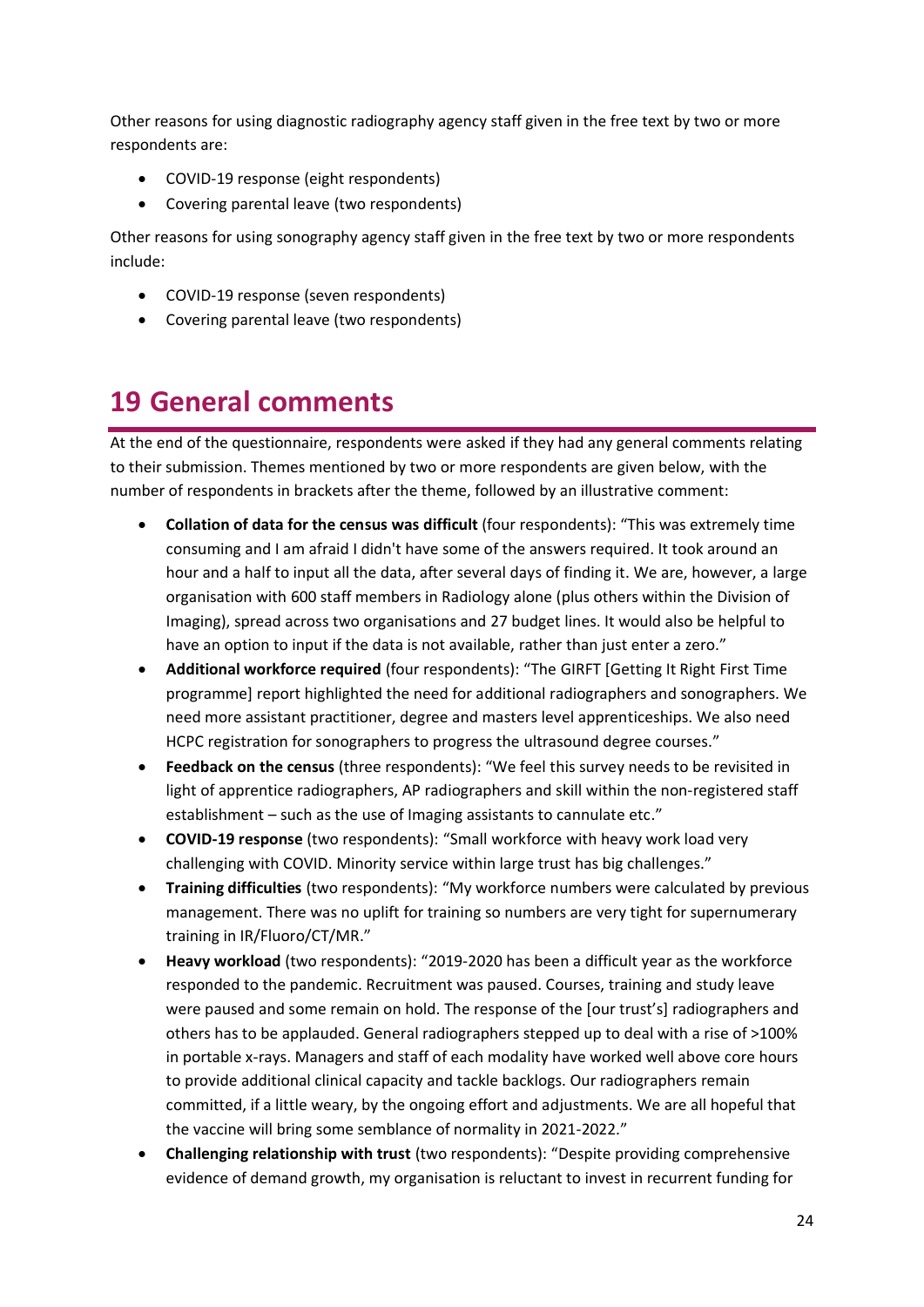increasing establishment of radiographers. This is a very difficult situation to manage, and means we are constantly reliant on overtime for delivery of core service provision – an unsustainable and vulnerable position. Trusts must be pressured to ensure they invest in long-term sustainable growth of diagnostic teams so that we as service leads can develop and implement an efficient and effective workforce strategy that will see us able to meet future needs."

#### **20 References**

- <span id="page-24-0"></span>1. Richards, M. (2020). Diagnostics: Recovery and Renewal - Report of the Independent Review of Diagnostic Services for NHS England (Publication reference PAR242). Available at: https://www.england.nhs.uk/wp-content/uploads/2020/10/BM2025Pu-item-5-diagnosticsrecovery-and-renewal.pdf [Accessed March 30, 2021].
- 2. Institute for Public Policy Research (2021). State of Health and Care The NHS Long Term Plan after COVID-19. Available at: https://www.ippr.org/files/2021-03/state-of-health-and-caremar21.pdf [Accessed March 30, 2021].
- 3. College of Radiographers (2014). Diagnostic Radiography UK Workforce Report 2014. Available at: https://www.sor.org/learning-advice/professional-body-guidance-andpublications/documents-and-publications/policy-guidance-document-library/diagnosticradiography-uk-workforce-report-2014 [Accessed March 23, 2021].
- 4. College of Radiographers (2016). Diagnostic Radiography UK Workforce Report 2016. Available at: https://www.sor.org/learning-advice/professional-body-guidance-andpublications/documents-and-publications/policy-guidance-document-library/diagnosticradiography-uk-workforce-report-2016 [Accessed March 23, 2021].
- 5. Society and College of Radiographers (2018). Diagnostic Radiography UK Workforce Report 2017. Available at: https://www.sor.org/learning-advice/professional-body-guidance-andpublications/documents-and-publications/policy-guidance-document-library/diagnosticradiography-uk-workforce-report-2017 [Accessed March 23, 2021].
- 6. College of Radiographers (2019). Diagnostic Radiography Workforce UK Census 2018. Available at: https://www.sor.org/learning-advice/professional-body-guidance-andpublications/documents-and-publications/policy-guidance-document-library/diagnosticradiography-workforce-uk-census-2018 [Accessed March 23, 2021].
- 7. College of Radiographers (2020). Diagnostic Radiography Workforce UK Census 2019. Available at: https://www.sor.org/learning-advice/professional-body-guidance-andpublications/documents-and-publications/policy-guidance-document-library/diagnosticradiography-workforce-uk-census-2019 [Accessed March 23, 2021].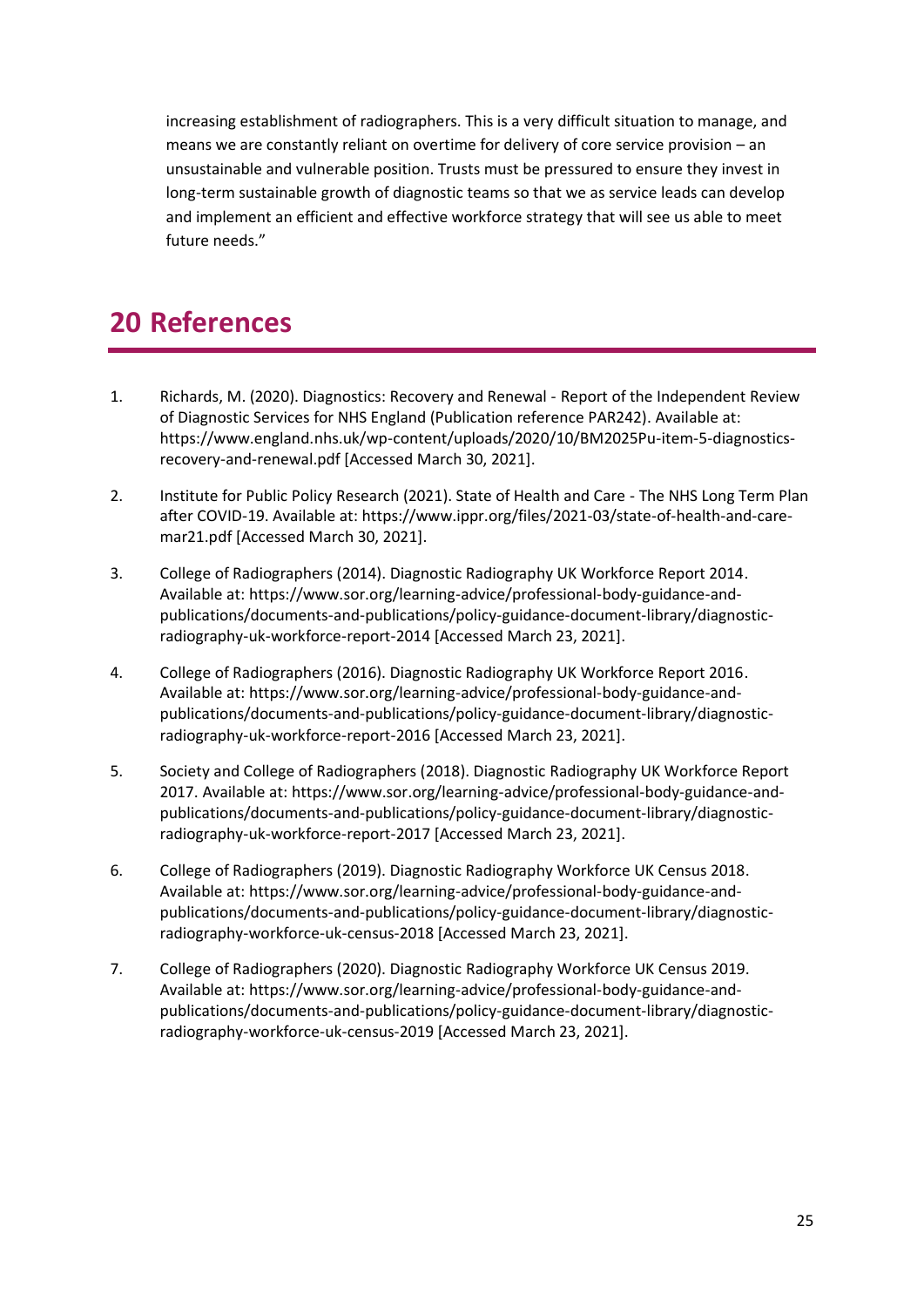## <span id="page-25-0"></span>**21 Downloads**

#### Accessible from

[https://www.sor.org/learning-advice/professional-body-guidance-and-publications/documents](https://www.sor.org/learning-advice/professional-body-guidance-and-publications/documents-and-publications/diagnostic-workforce-census-reports/or-diagnostic-radiography-workforce-uk-census-2020)[and-publications/diagnostic-workforce-census-reports/or-diagnostic-radiography-workforce-uk](https://www.sor.org/learning-advice/professional-body-guidance-and-publications/documents-and-publications/diagnostic-workforce-census-reports/or-diagnostic-radiography-workforce-uk-census-2020)[census-2020](https://www.sor.org/learning-advice/professional-body-guidance-and-publications/documents-and-publications/diagnostic-workforce-census-reports/or-diagnostic-radiography-workforce-uk-census-2020)

- CoR diagnostic radiography workforce UK census 2020 questionnaire (PDF)
- CoR diagnostic radiography workforce UK census 2020 spreadsheet (Excel)